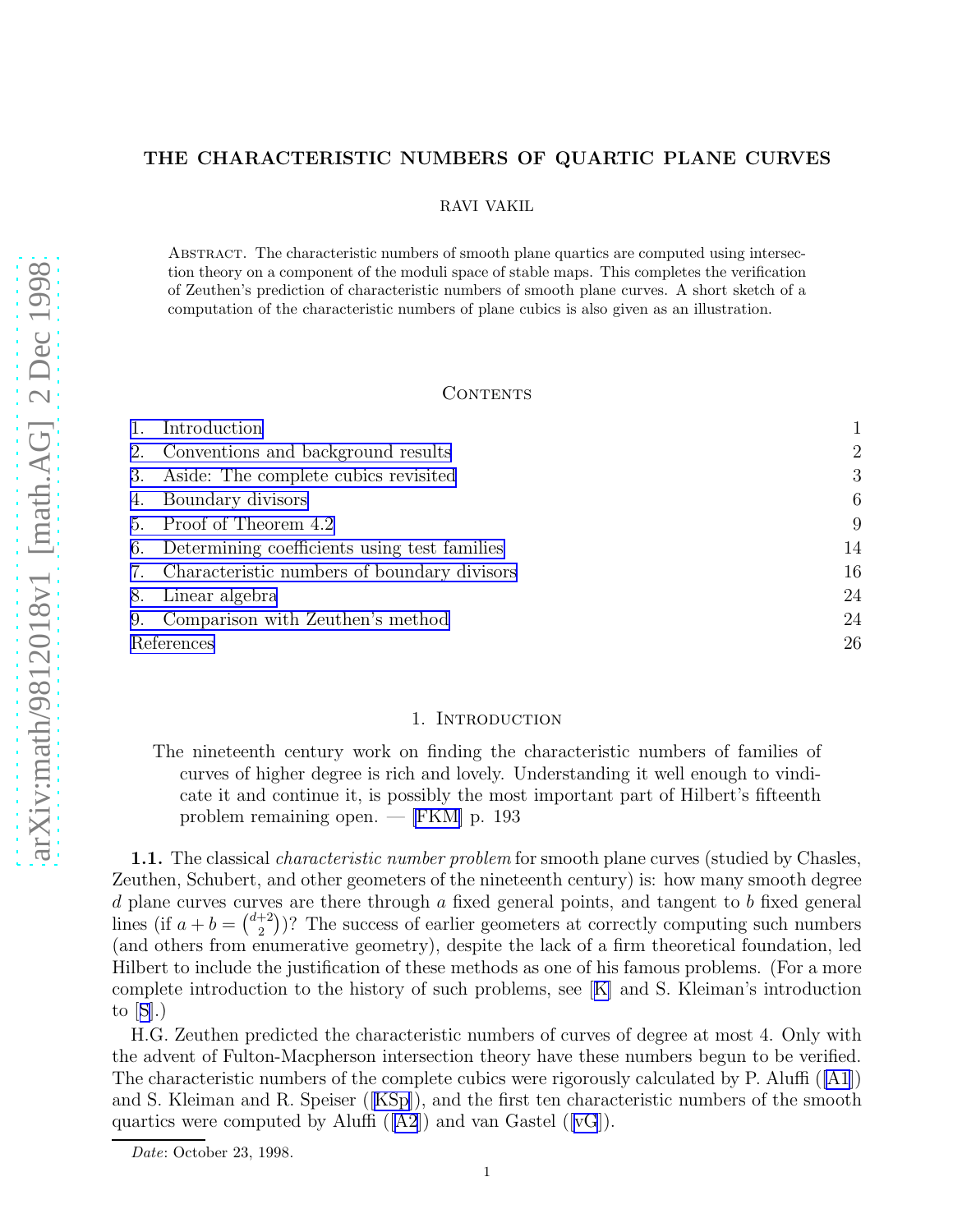<span id="page-1-0"></span>It is interesting to compare the results and calculations with those of Zeuthen (Section [9\)](#page-23-0). Although we use quite a different compactification, unlike many other modern solutions of classical enumerative geometry problems (such as the charactersitic numbers for twisted cubics), the calculations are "similar". They give a modern verification, not only of these classical numbers, but, at least to some extent, also of a classical approach.

### 1.2. *Sketch of method.*

The classical approach is to interpret the problem as the intersection of divisors (corresponding to the incidence and tangency conditions) on the parameter space of smooth curves, an open subvariety of a projective space. A "good" compactification must be given (hopefully smooth, e.g. [\[A1](#page-25-0)], at least in codimension 1), and it must be checked that there are natural divisors on the compactification that intersect (transversely) only in the open set corresponding to smooth curves.

The method used here is as follows. Kontsevich's moduli space of stable maps gives us a compactification of the space of smooth quartics. (Explicitly: take the normalization of the component of the moduli stack corresponding generically to closed immersions of smooth curves.) This compactification is birational to the parameter space  $\mathbb{P}^{14}$  of smooth quartics, on which we have divisors  $\alpha'$  (corresponding to curves through a fixed point),  $\beta'$  (corresponding to curves tangent to a fixed line), and  $\Delta$  (corresponding to nodal curves), and

(1) 
$$
\beta' = 6\alpha', \quad \Delta = 27\alpha'.
$$

There are analogous divisors  $\alpha$ ,  $\beta$ ,  $\Delta_0$  on the compactification, and equations (1) remain true when "lifted" to the compactification, modulo "boundary divisors". The relevant boundary divisors are determined (Sections [4](#page-5-0) and [5\)](#page-8-0), and many of their co-efficients in the "lifts" of (1) are found using one-parameter test families (Section [6\)](#page-13-0). The intersections of the boundary divisors with cycles of the form  $\alpha^a \beta^{13-a}$  ( $0 \le a \le 13$ ) are calculated (up to two unknowns, Section 7). Then (the "lifts" of) the equations (1) are intersected with  $\alpha^a \beta^{13-a}$ , giving a large number of linear equations in the unknowns (including the characteristic numbers), which can be solved (Section [8\)](#page-22-0). The characteristic numbers agree with Zeuthen's predictions. For example, there are 23,011,191,144 smooth plane quartics tangent to 14 general lines.

Section [3](#page-2-0) is a self-contained example of this approach, giving a sketch of a quick calculation of the characteristic numbers of smooth plane cubics.

1.3. In summary, this paper resolves a problem of long-standing interest by a classical approach, but using beautiful modern machinery, the theory of stable maps. If the measure of a new idea is its ability to shed light on areas of previous interest, then this is yet another example of the power of Kontsevich's moduli space of stable maps.

1.4. *Acknowledgements.* The author is grateful to W. Fulton and B. Hassett for independently suggesting this problem, and for useful comments. He also thanks A. J. de Jong and T. Graber for many fruitful discussions, and J. Black and V. Vourkoutiotis for translating parts of [\[S\]](#page-26-0). Fulton and J. Harris made a helpful suggestion that substantially changed the presentation of the argument. The argument and ideas presented owe much to the work (both published and unpublished) of P. Aluffi, and his assistance throughout this project (including providing a copy of[[Z\]](#page-26-0)) has been invaluable.

### 2. Conventions and background results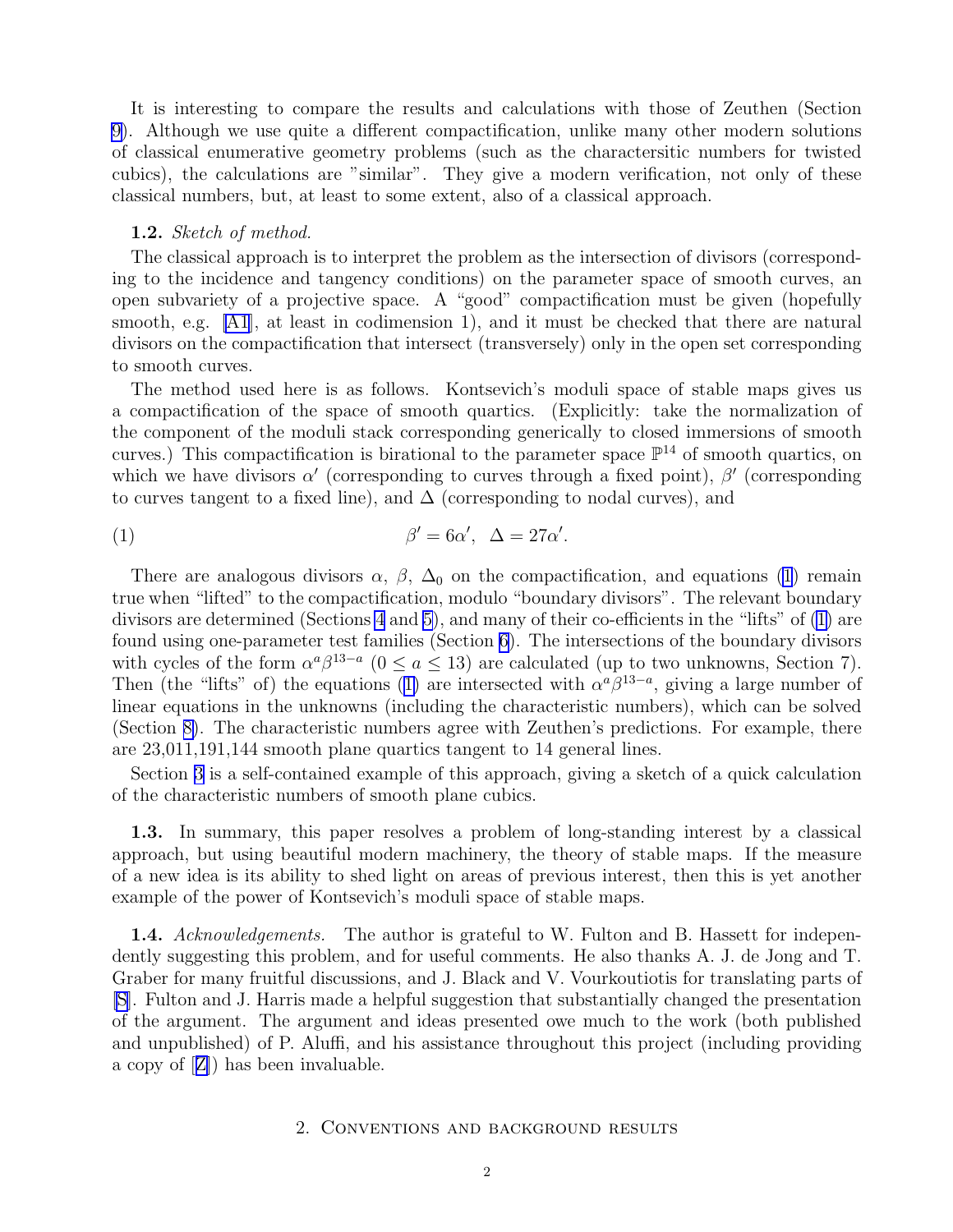<span id="page-2-0"></span>**2.1.**We follow the same conventions as in  $[V2]$  $[V2]$  $[V2]$ . We work over a fixed algebraically closed field k of characteristic 0. By *scheme*, we mean scheme of finite type over k. By *variety*, we mean a separated integral scheme. By *stack* we mean Deligne-Mumford stack of finite type over k. All morphisms of schemes and stacks are assumed to be defined over  $k$ , and fibre products are over k unless otherwise specified.

If S is a Deligne-Mumford stack, then a *family of nodal curves* (or a *nodal curve*) over S is definedas usual (see  $|V2|$  2.2 for example; see  $|DM|$  $|DM|$  $|DM|$  for the canonical treatment).

For basic definitions and results about *maps of nodal curves* and *stable maps*, see [\[FP\]](#page-25-0) (or the brief summary in [\[V2\]](#page-26-0) 2.6). Let  $\overline{\mathcal{M}}_g(\mathbb{P}^2, d)$  be the stack whose category of sections of a scheme S is the category of families of stable maps to  $\mathbb{P}^2$  over S of degree d and arithmetic genus g. For definitions and basic results, see[[FP](#page-25-0)]. It is a fine moduli stack of Deligne-Mumford type. There is a "universal map" over  $\overline{\mathcal{M}}_g(\mathbb{P}^2,d)$  that is a family of maps of nodal curves. There is an open substack  $\mathcal{M}_g(\mathbb{P}^2, d)$  that is a fine moduli stack of maps of *smooth* curves. There is a unique component of  $\overline{\mathcal{M}}_g(\mathbb{P}^2, d)$  that is the closure of such maps (of dimension  $3d + g - 1$ ); call this component  $\overline{\mathcal{M}}_g(\mathbb{P}^2,d)^+$ .

If  $\rho: C \to \mathbb{P}^2 \times S$  is a family of maps of nodal curves to  $\mathbb{P}^2$  over S, where S is a Deligne-Mumford stack of pure dimension d, then two classes  $\alpha$  and  $\beta$  in  $A^1S$  (the operational Chow ring of S), functorial in S, were defined in [\[V2](#page-26-0)] Section 3. The divisor  $\alpha$  corresponds to maps through a fixed general point, and  $\beta$  corresponds to maps tangent to a fixed general line. We say that  $\alpha^a \beta^b[S]$   $(a + b = d)$  are the *characteristic numbers* of the family of maps. If all the characteristic numbers of the family are 0, we say the family is *enumeratively irrelevant*. Recall conditions (\*) and (\*\*) on families of maps of nodal curves, from[[V2](#page-26-0)] Section 2.4:

- (\*) Over a dense open substack of S, the curve C is smooth, and  $\rho$  factors  $C \stackrel{\alpha}{\to} C' \stackrel{\rho'}{\to} \mathbb{P}^2 \times S$ where  $\rho'$  is unramified and gives a birational map from C' to its image;  $\alpha$  is a degree  $d_{\alpha}$ map with only simple ramification (i.e. reduced ramification divisor); and the images of the simple ramifications are distinct in  $\mathbb{P}^2$ .
- $(**)$  Over the normal locus (a dense open substack) of S, each component of the normalization of C (which is a family of maps of nodal curves) satisfies  $(*)$ .

If the family satisfies condition  $(**)$ , then the characteristic numbers can be interpreted enumeratively using [\[V2](#page-26-0)] Theorem 3.15, as counting maps (with multiplicity).

The classical *characteristic number problem* for curves in  $\mathbb{P}^2$  studied by geometers of the last century is: *how many irreducible nodal degree* d *geometric genus* g *maps are there through* a *general points, and tangent to b general lines (if*  $a + b = 3d + g - 1$ )? By [\[V2\]](#page-26-0) Theorem 3.15, this number is the degree of  $\alpha^a \beta^b [\overline{\mathcal{M}}_g(\mathbb{P}^2, d)^+]$ .

**2.2.** *Genus 3 curves.* Let  $\overline{\mathcal{M}}_3(\mathbb{P}^2, 4)^*$  be the normalization of  $\overline{\mathcal{M}}_3(\mathbb{P}^2, 4)^+$ .

On the Deligne-Mumford stack  $\overline{\mathcal{M}}_3$ , let h be the divisor that is the class of (the closure of the locus corresponding to) smooth hyperelliptic curves. Let  $\delta_0$  the the divisor corresponding to irreducible nodal curves. Let  $\delta_1$  be the divisor corresponding to nodal curves with a component of arithmetic genus 1.

## 3. Aside: The complete cubics revisited

3.1. As an example of the method, we sketch a derivation of the characteristic numbers of smooth plane cubics. The characteristic numbers of smooth plane cubics were predicted by Zeuthen in the last century. They have since been calculated rigorously in the 1980's by Aluffi ([[A1](#page-25-0)], using a smooth compactification, the complete cubics) and Kleiman and Speiser ([\[KSp](#page-25-0)],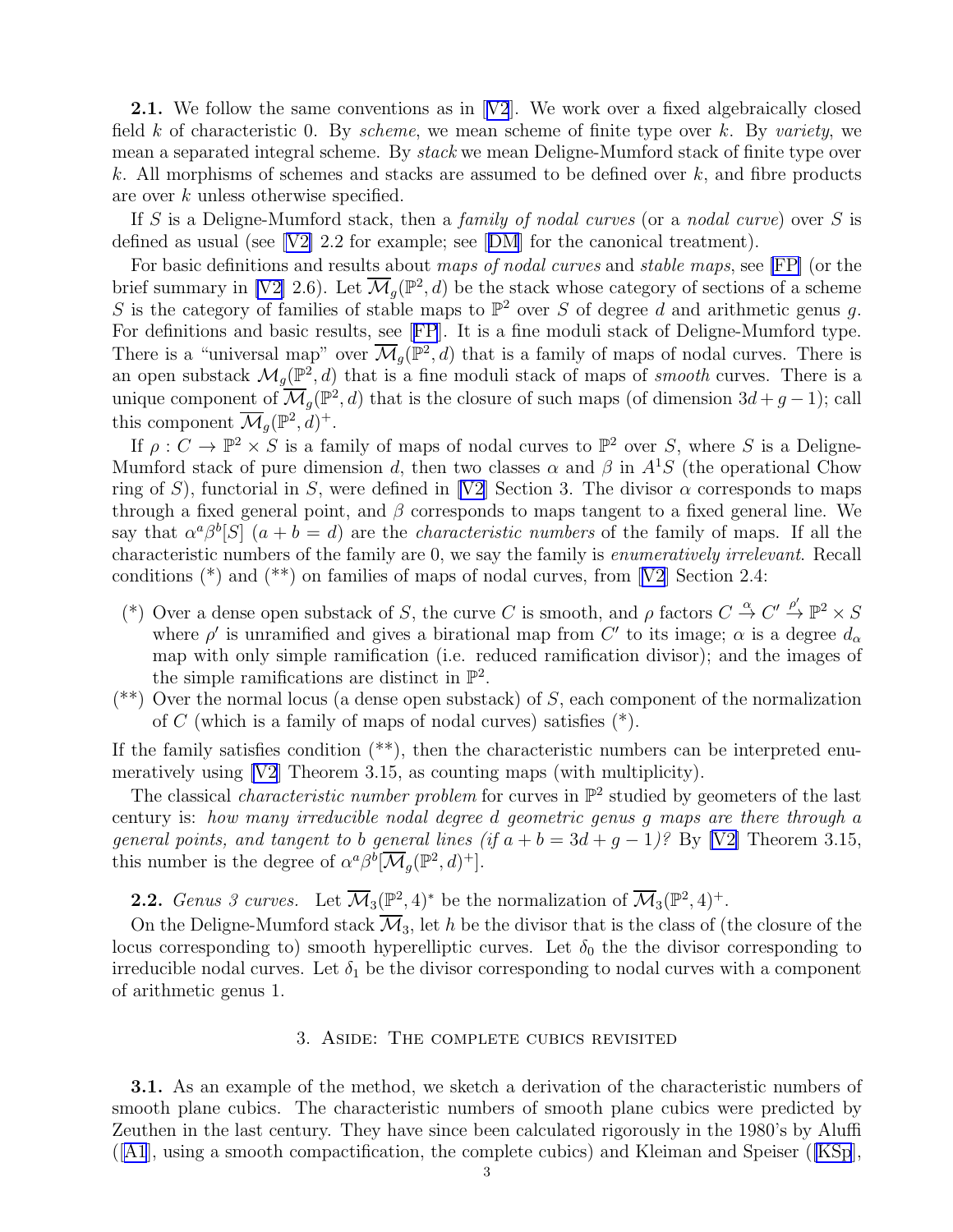<span id="page-3-0"></span>using codimension 1 degenerations), and more recently by the author  $(|V2|)$  and Graber and Pandharipande (using the theory of gravitational descendants, [[GP](#page-25-0)]). The numbers have also been computed (although not rigorously proved) by degeneration of the point and tangency conditions.

3.2. Many verifications will be left to the reader. As an exercise, the reader may enjoy using the same method to quickly calculate characteristic numbers of smooth plane conics. (In this case, the method turns out to be identical in substance to the method of complete conics.)

Let  $\overline{\mathcal{M}}_1(\mathbb{P}^2,3)^*$  be the normalization of the component of the moduli stack  $\overline{\mathcal{M}}_1(\mathbb{P}^2,3)$  that is the closure of the locus of immersions of smooth curves. Then there are three enumeratively relevant boundary divisors:

- (i)  $\Delta_0$  is the closure of the locus of immersions of nodal cubics,
- (ii) I is the closure of the locus of 3-to-1 maps from a smooth elliptic curve onto a line in  $\mathbb{P}^2$ (ramifying at 6 points), and
- (iii) T is the closure of the locus of maps from curves  $C_0 \cup C_1$  where  $C_i$  is smooth of genus i, the two curves meet at a node,  $C_0$  maps to a line, and  $C_1$  maps 2-to-1 onto a line.

(There are three other, enumeratively irrelevant, divisors; see[[V1\]](#page-26-0) Lemma 3.14 for their description.) The divisor  $\Delta_0$  won't concern us in this example, but its analogue will be necessary for the quartic case.

As described in Section 2 and [\[V2\]](#page-26-0) Section 3.16, there are also two divisors  $\alpha$  and  $\beta$  such that the characteristic number of cubics through  $a$  points and tangent to  $b$  lines is the degree of  $\alpha^a \beta^b[\overline{\mathcal{M}}_1(\mathbb{P}^2,3)^*]$ .

On the  $\mathbb{P}^9$  parametrizing plane cubics, there are analogous divisors  $\alpha'$  and  $\beta'$ , and  $\beta' =$  $4\alpha'$ . The two spaces are birational, with isomorphic open subschemes parametrizing closed immersions. Hence, in  $A_8(\overline{\mathcal{M}}_1(\mathbb{P}^2,3)^*)$ , modulo enumeratively irrelevant divisors,

$$
(2) \t\t 4\alpha = \beta + tT + iI.
$$

for some rational t and i. We can find t and i by intersecting this with suitable one-parameter families.

Consider a pencil joining a general cubic curve and a triple line. In other words, if  $p(x, y, z) =$ 0 describes a general cubic, consider the pencil  $\lambda p(x, y, z) + \mu x^3 = 0$  with  $[\lambda, \mu] \in \mathbb{P}^1$ . This describes a family of nodal curves except at the point corresponding to the triple line; perform stable reduction (for maps) to complete the family, and get a map  $\mathbb{P}^1 \to \overline{\mathcal{M}}_1(\mathbb{P}^2,3)^*$ . On this family, compute that  $T = 0$  (as the family misses T),  $\alpha = 1$  (because it's a pencil), and  $\beta = 2$ . Check that the family intersects the Weil divisor I transversely at one point, and hence  $I = 1/3$ . (It is essential to work with stacks rather than schemes! The 1/3 comes from the fact that the limit stable map has an automorphism group of order 3.) Hence  $i = 6$ .

Next, take a pencil joining a general cubic and  $x^2y = 0$ . On this family,  $I = 0$ ,  $\alpha = 1$ ,  $\beta = 3$ , and  $T = 1/2$ . Hence  $t = 2$ , and (2) can be rewritten

$$
(3) \t\t\t 4\alpha = \beta + 2T + 6I.
$$

**3.3.** We can easily compute the characteristic numbers of  $T$  and  $I$ . For example, the degree of  $\beta^{8}[I]$  (the number of maps in I tangent to 8 fixed general lines) can be computed as follows. For a map in I to be tangent to 8 general lines, the image line  $\ell$  of the map must pass through the intersections of two pairs of these lines (there are  $3\binom{8}{4}$  $_{4}^{8}$ ) = 210 choices of two pairs). Then the map must be a triple cover of  $\ell$ , branched over the intersection of  $\ell$  with the 8 lines (which are 6 points). The number of connected triple covers of  $\ell$  with 6 given branch points is  $\left(\frac{3^{\frac{5}{3}}-3}{3!}\right)=40$ .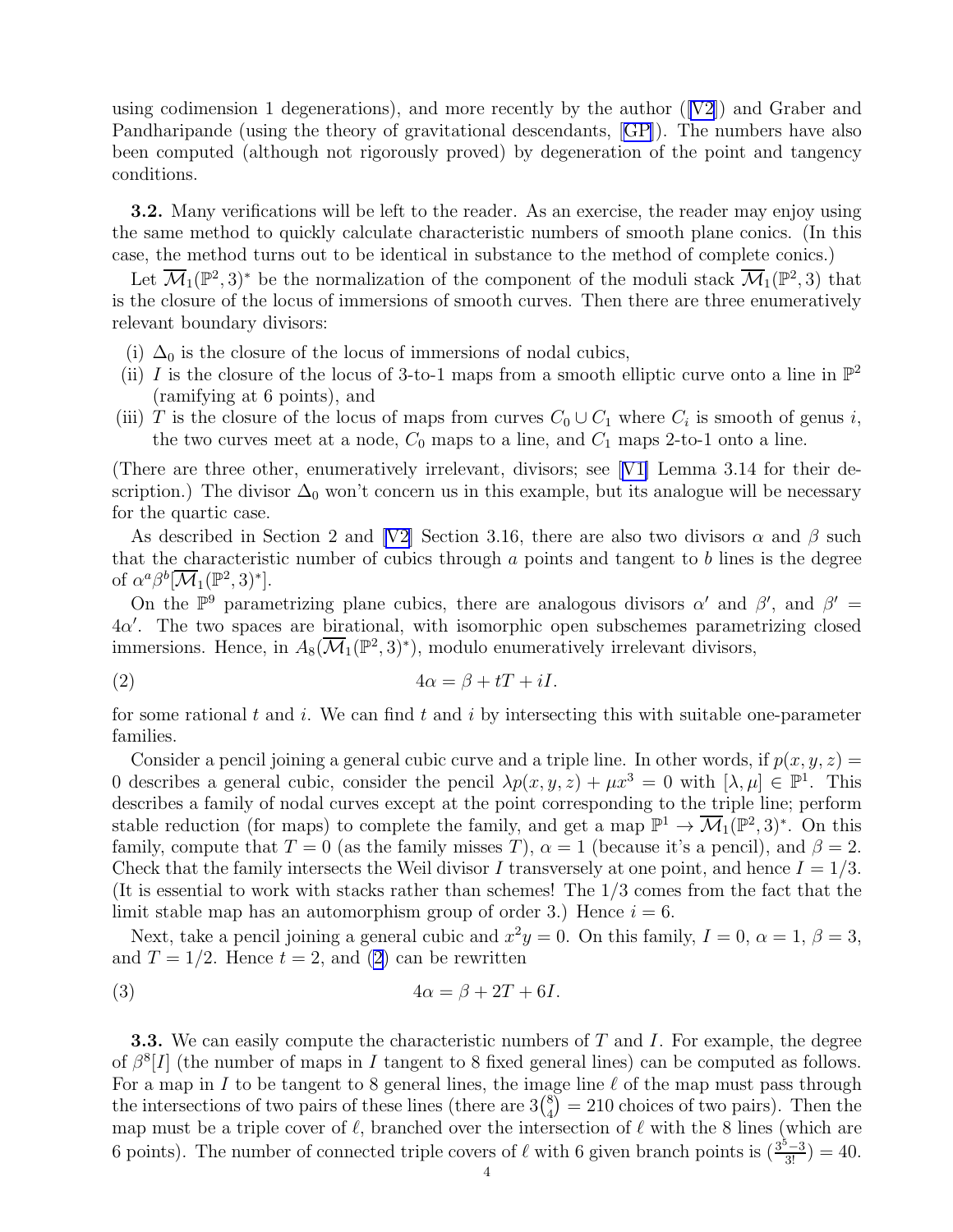

FIGURE 1. The five special points on  $\ell$ 

<span id="page-4-0"></span>(Proof: Rigidify the combinatorial problem by fixing some other point in  $\mathbb{P}^1$ , and labeling the 3 points mapping to it. Monodromy about the six branch points gives transpositions in  $S_3$ , and the product of these transpositions must be the identity. Conversely, six such transpositions uniquely determine a cover, by the Riemann existence theorem. Thus five of the transpositions can be chosen arbitrarily  $(3^5 \text{ choices})$ , and the sixth is then determined. However, the five cannot all be the same transposition, as then the cover would be disconnected (leaving  $3<sup>5</sup> - 3$ ) choices). Finally, divide by 3! to account for the labeling of the 3 points.) Hence the degree of  $\beta^8[I] = 210 \times 40 = 8400.$  (This is actually a special case of a formula of Hurwitz, [\[Hu\]](#page-25-0).) The other non-zero characteristic numbers of I are  $\alpha^2\beta^6[I] = 360$  and  $\alpha\beta^7[I] = 2520$ .

**3.4.** As another example, we compute the degree of  $\alpha\beta^{7}[T]$  (the number of maps in T through a fixed point and tangent to 7 general lines, with appropriate multiplicity). For such maps,  $C_0$ must go through the fixed point. Let  $\ell$  be the image of  $C_1$ , and m be the image of  $C_0$ . Then  $\ell$  must pass through the intersection of two pairs of the seven lines, so  $\ell$  meets the seven lines at a total of five "special" points. (See Figure 1 for a pictorial representation.) Through each of three of special points one of the seven lines passes. Through each of the other two special points, two of the seven lines pass.

The cover  $C_1 \rightarrow \ell$  ramifies at 4 of these 5 special points, and m meets  $\ell$  at the fifth. Each such map is counted with multiplicity  $2^a$ , where a is the number of the 7 lines passing through the intersection of m and  $\ell$  (i.e. the image of the node of the source curve). There are  $\binom{7}{2}$  $\binom{7}{2,2,3}/2 = 105$ ways of choosing  $\ell$ . Then m can pass through one of the three special points through which one of the seven lines pass (there are 3 ways of choosing this point, and the multiplicity is  $2^1$ ), or  $m$  can pass through one of the two special points through which two of the seven lines pass (there are 2 ways of choosing this point, and the multiplicity is  $2^2$ ).

Hence the degree of  $\alpha\beta^7[T]$  is  $105(3 \times 2 + 2 \times 4) = 1470$ . (The other non-zero characteristic numbers of T are  $\alpha^4 \beta^4[T] = 24, \ \alpha^3 \beta^5[T] = 240, \ \alpha^2 \beta^6[T] = 885.$ )

Thus the characteristic numbers of  $I$  and  $T$  can really be computed by hand.

**3.5.**If we intersect ([3\)](#page-3-0) with  $\alpha^a \beta^{8-a}$  ( $0 \le a \le 8$ ), we have an equation relating two "adjacent" characteristic numbers of smooth cubics, and characteristic numbers of  $T$  and  $I$ . As the degree of  $\alpha^{9}[\overline{\mathcal{M}}_1(\mathbb{P}^2,3)^*]$  is 1 (there is one smooth cubic through 9 general points), we can compute all the characteristic numbers inductively.

As an example, the degree of  $\alpha\beta^8[\overline{M}_1(\mathbb{P}^2,3)^*]$  is 21004; from this we will calculate the degree of $\beta^9[\overline{\mathcal{M}}_1(\mathbb{P}^2,3)^*]$  $\beta^9[\overline{\mathcal{M}}_1(\mathbb{P}^2,3)^*]$  $\beta^9[\overline{\mathcal{M}}_1(\mathbb{P}^2,3)^*]$ . Intersecting (3) with  $\beta^8$ , we get

$$
\deg(\beta^9[\overline{\mathcal{M}}_1(\mathbb{P}^2,3)^*]) = 4 \times 21004 - 2 \deg \beta^8[T] - 6 \deg \beta^8[I].
$$

As  $\beta^{8}[T] = 0$  (exercise) and deg  $\beta^{8}[I] = 8400$  from above,

$$
\deg(\beta^9[\overline{\mathcal{M}}_1(\mathbb{P}^2,3)^*]) = 4 \times 21004 - 6 \times 8400 = 33616.
$$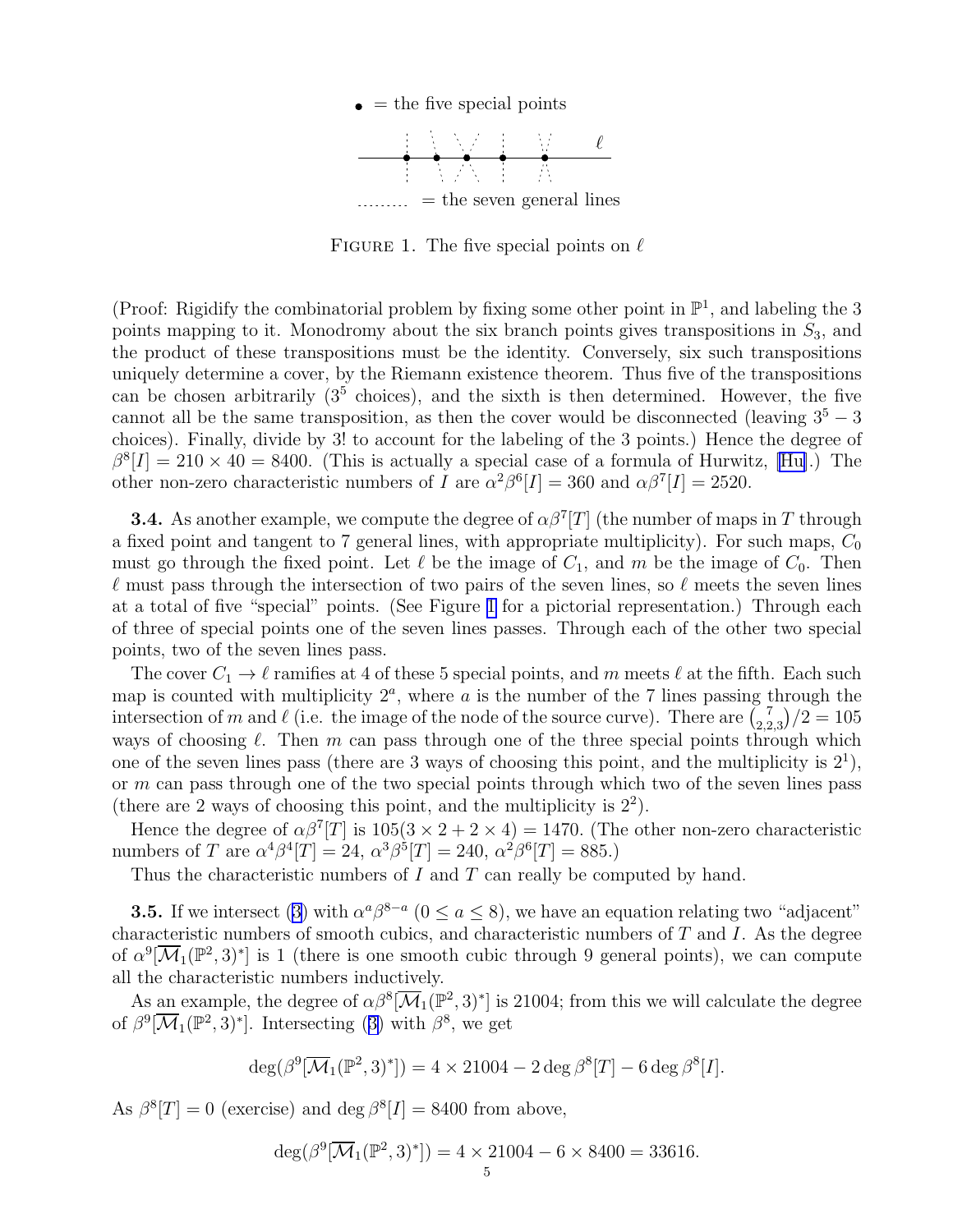<span id="page-5-0"></span>

Figure 2. Source curves corresponding to general points of the boundary divisors  $T, P, Q, X, Y$  (components labeled (degree, genus))

Thus the characteristic numbers of plane cubics can be really be computed by hand. The moduli space of stable maps, by providing an excellent compactification of the space of smooth cubics, makes this classical problem much easier.

### 4. Boundary divisors

**4.1.** We next describe the divisors on  $\overline{\mathcal{M}}_3(\mathbb{P}^2, 4)^*$  that are pertinent to the argument. Recall that a divisor *B* is *enumeratively irrelevant* if  $\alpha^a \beta^b[B] = 0$  for all  $a + b = 13$ . We will see that the following families are the enumeratively relevant boundary divisors on  $\overline{\mathcal{M}}_3(\mathbb{P}^2, 4)^*$ . Each locus is clearly irreducible of dimension 13. It will not be immediate that these loci lie on  $\overline{\mathcal{M}}_3(\mathbb{P}^2, 4)^*$ , but that will follow from the rest of the argument (Theorem [8.2](#page-23-0)).

Let  $\Delta_0$  be the closure of the points in  $\overline{\mathcal{M}}_3(\mathbb{P}^2, 4)^*$  parametrizing immersions of nodal curves. Let  $H$  be the closure of points parametrizing smooth hyperelliptic curves mapping canonically to the plane (and hence two-to-one onto a conic). Let I be the closure of points parametrizing smooth genus 3 curves mapping canonically to a line in the plane (i.e.  $\rho^*\mathcal{O}_{\mathbb{P}^2(1)} \cong \mathcal{K}_C$ ).

The boundary divisors  $T$ ,  $P$ ,  $Q$ ,  $X$ , and  $Y$  are described in Figure 2. The source curve is given (diagramatically), where the components are labeled  $C_i$ , and each component is labeled with an ordered pair of the degree and genus of the map (restricted to that component). For T, the component  $C_1$  is mapped to  $\mathbb{P}^2$  by the line bundle  $\mathcal{K}_{C_1}(-t)$ . (Equivalently, if  $\rho$  is the morphism from  $C_1$  to  $\mathbb{P}^2$ ,  $\rho^{-1}\mathcal{O}_{\mathbb{P}^2}(1) \cong \mathcal{K}_{C_1}(-t)$ .) The component  $C_1$  triple-covers a line. For P,  $Q, X$ , and Y, the image of  $C_1$  is necessarily a double-line. For  $Q$ , the point  $q$  is required to be a Weierstrass point of  $C_1$ , and the image of  $C_2$  (a smooth plane conic) is required to be tangent to the image of  $C_1$ . For X, the map from  $C_2$  to  $\mathbb{P}^2$  (a double cover of a line) is required to ramify at the point x. For Y, the points  $y_2$  and  $y_3$  are required to be hyperelliptically conjugate.

Figure [3](#page-6-0) depicts images of the maps corresponding to the general points of each of the divisors described (with ramifications of the maps indicated suggestively).

The fundamental theorem of this section is the following.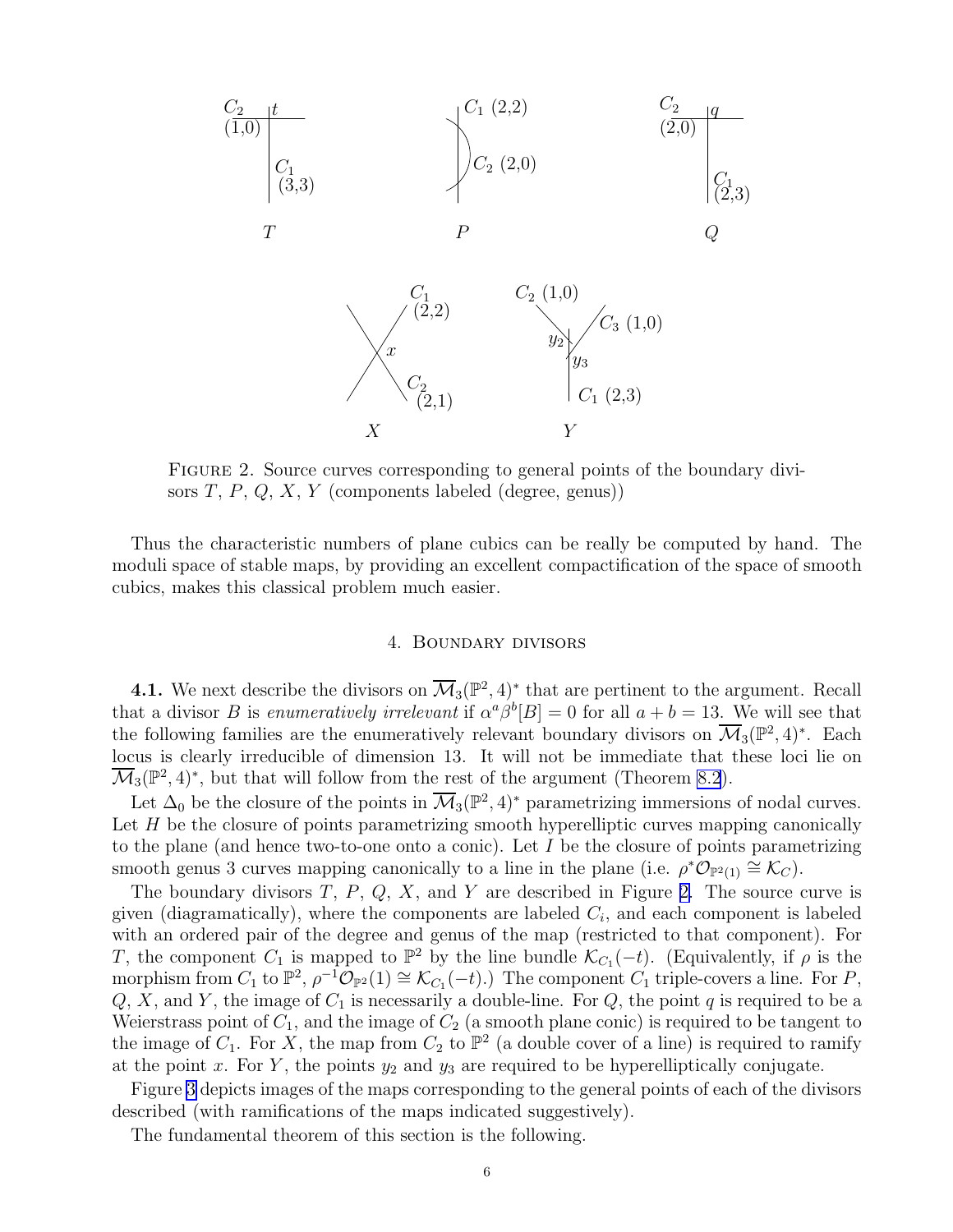<span id="page-6-0"></span>

FIGURE 3. The images of the general maps in the boundary divisors  $\Delta_0$ , H, I, T, P, Q, X, Y

**4.2.** *Theorem.* — *The enumeratively relevant boundary divisors of*  $\overline{\mathcal{M}}_3(\mathbb{P}^2, 4)^*$  *are*  $\Delta_0$ *, H,* I*,* T*,* P*,* Q*,* X*,* Y *.*

The proof is given in Section [5](#page-8-0).

**4.3.** *Corollary.* — *Modulo enumeratively irrelevant divisors, in*  $A_{13}(\overline{\mathcal{M}}_3(\mathbb{P}^2,4)^*)$ ,

$$
(4) \qquad 6\alpha = \beta + hH + iI + tT + pP + qQ + +xX + yY
$$

(5) 
$$
27\alpha = \Delta_0 + h'H + i'I + t'T + p'P + q'Q + x'X + y'Y.
$$

*for some rational numbers*  $h, i, \ldots, x', y'$ .

*Proof.* Let  $\mathcal{U} \subset \overline{\mathcal{M}}_3(\mathbb{P}^2, 4)^*$  be the open subscheme corresponding to closed immersions of genus 3 curves. Then  $\mathcal{U} \cong \mathbb{P}^{14} \setminus \Xi$  (where  $\mathbb{P}^{14}$  is the Hilbert scheme parametrizing plane quartics, and  $\Xi$  is a subset of codimension greater than 1), as both sides represent the same functor. Then by standard arguments,  $\beta|_{\mathcal{U}} = 6\alpha|_{\mathcal{U}}$  and  $\Delta_0|_{\mathcal{U}} = 27\alpha|_{\mathcal{U}}$  in  $A_{13}(\mathcal{U})$ , so in  $A_{13}(\overline{\mathcal{M}}_3(\mathbb{P}^2, 4)^*)$ ,  $\beta = 6\alpha$ and  $\Delta_0 = 27\alpha$  modulo boundary divisors except  $\Delta_0$ .  $\Box$ 

4.4. *A criterion for 1-parameter families to intersect divisors with multiplicity 1.* Let  $\mathcal{C} \to M$  be a family of nodal curves over a stack M, such that the curve over the generic point is smooth. Let  $\Delta$  be an irreducible divisor on M such that the universal curve over  $\Delta$  is singular (i.e. has a node). Let  $f : S \to M$  be a morphism from a smooth curve to M, intersecting  $\Delta$  at a point  $s \in S$ , such that the pullback of the universal curve C to the generic point of S is smooth. Suppose that  $\Delta$  is locally Cartier at  $f(s)$ . Recall that if the total space of the pullback of the universal curve C to S is smooth above s, then  $f^*\Delta$  contains s with multiplicity one, i.e. the one-parameter family intersects  $\Delta$  transversely. (Sketch of proof: the formal deformation space of a node is smooth and one-dimensional; let  $(D, 0)$  be this pointed space. The universal curve over D is smooth, and the universal curve pulled back to a cover of D ramified at 0 is singular. Choose any node of the curve above s. Then the map  $S \to M$  induces a morphism  $\pi$  from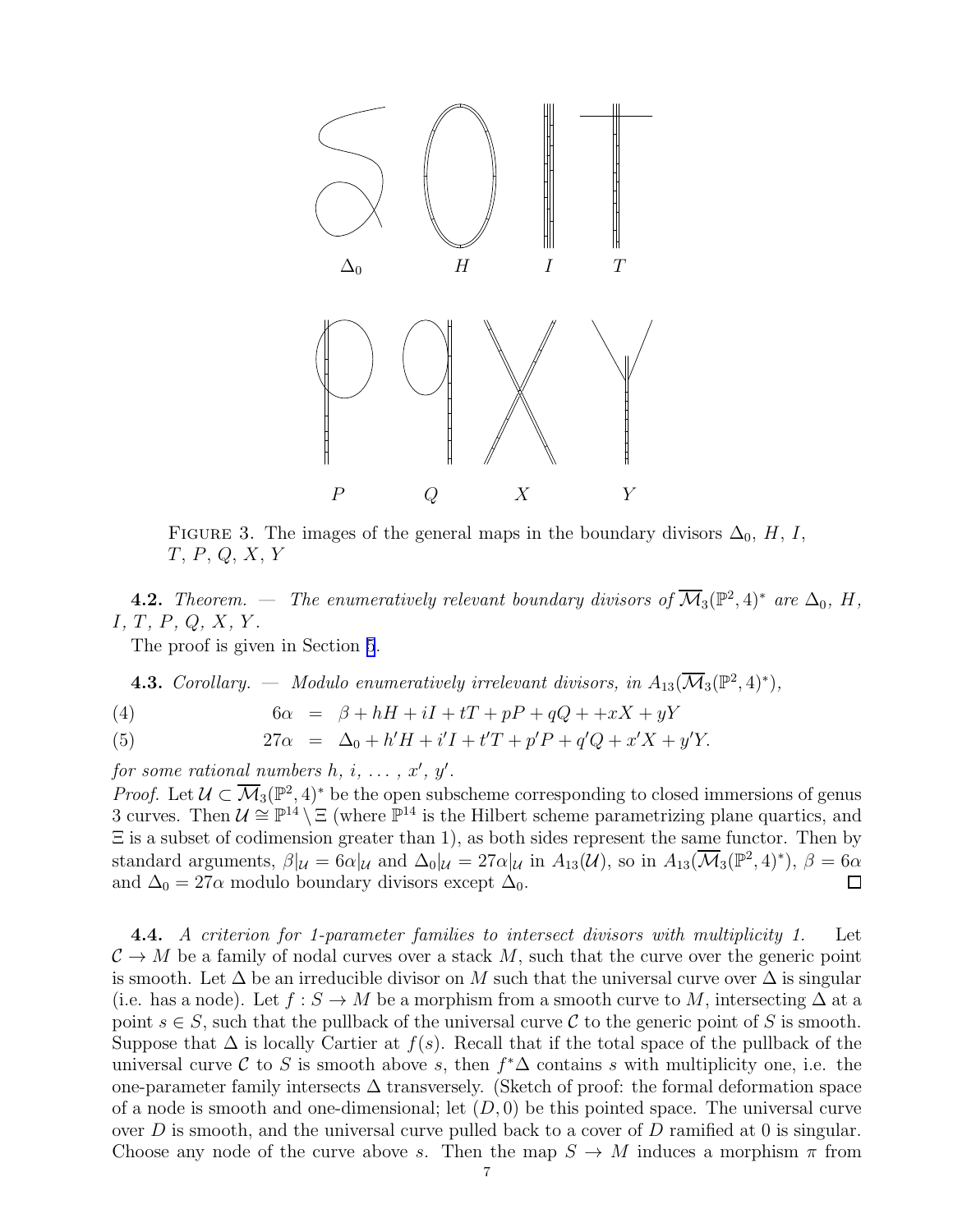<span id="page-7-0"></span>a formal neighborhood of  $s \in S$  to D, and as the total space of the universal curve over S is smooth above s, this map must be unramified, so  $\pi$  is étale. But  $f^{-1}(\Delta)$  is scheme-theoretically contained in  $\pi^*0$  which is the reduced point s, so  $f^{-1}(\Delta)$  is a reduced point.)

4.5. *Description of H,*  $\Delta_0$ , X *in terms of h,*  $\delta_0$ ,  $\delta_1$ . Let  $\psi$  be the natural morphism  $\overline{\mathcal{M}}_3(\mathbb{P}^2,4)^* \to \overline{\mathcal{M}}_3$ . Then let a be the multiplicity of  $\psi^*h$  along H, b be the multiplicity of  $\psi^*\delta_0$ along  $\Delta_0$ , and c be the multiplicity of  $\psi^*\delta_1$  along X; a, b, and c are integers. We will see later that  $a = b = c = 1$ , using Criterion [4.4.](#page-6-0)

4.6. *The enumerative geometry of* I*.* A dimension count shows that of the 12-dimensional family of quadruple covers of  $\mathbb{P}^1$  by smooth genus 3 curves, an 11-dimensional family corresponds to canonical covers. In other words, if 11 general points are fixed on  $\mathbb{P}^1$ , there are a finite number of quadruple canonical covers branched at those 11 points; call this number  $\iota$ .

Let  $M$  be the space of genus 3 degree 4 admissible covers (with labeled branch points), and  $D_0$  the divisor that is the closure of the locus of canonically mapped smooth curves. If  $\pi : M \to M_{0,12}$  is the natural map remembering only the branch points, let  $D = \pi_* D_0$ . (Surprisingly, D has multiplicity 120; see Section [9.1](#page-25-0).) Let  $\Delta_I$  be the boundary divisor on  $M<sub>0.12</sub>$  whose general point parametrizes a curve with two components, with 2 of the marked points on one of the components, and let  $S_I$  be the set of boundary divisors not supported on  $\Delta_I$ . Let B be the one-parameter family described in the previous paragraph (with 11 labeled points fixed and 1 moving), so  $B \cdot \Delta_I = 11$  and  $B \cdot \Delta = 0$  for any  $\Delta \in S$ . By symmetry, B meets each of the components of  $\Delta_I$  with equal multiplicity, and D contains each of the components of  $\Delta_I$  with equal multiplicity. Then as  $B \cdot D = \iota$ ,  $D \equiv \frac{\iota}{11} \Delta_I$  (mod *S*).

4.7. The enumerative geometry of T. Similar to the previous case, consider  $M_{0,11}$ , where the 11 points are labeled u,  $p_1, \ldots, p_{10}$ . Let  $\Delta_T$  be the boundary divisor where (generically) the curve has 2 components, one with two points  $p_i$ ,  $p_j$  and one with the rest. Let  $\Delta_{T,u}$  be the boundary divisor where (generically) the curve has 2 components, one with two points  $u, p_i$ , and one with the rest. Let S be the set of boundary divisors not supported on  $\Delta_T \cup \Delta_{T,u}$ . Let D be the divisor on  $\overline{M}_{0,11}$  that is the closure of the pushforward of the points of the pointed Hurwitz scheme (where the marked points are a point t and the branch points  $p_1, \ldots, p_{10}$ ) corresponding to maps induced by the linear system  $\mathcal{K}_C(-t)$ .

If 10 general points  $p_i$  are fixed, then there are  $(3^9-3)/3! = 3280$  possible connected triple covers branched there (see Section [3.3](#page-3-0) for an explanation of how to count connected triple covers). For each such cover  $\pi: C \to \mathbb{P}^1$  there is exactly one point  $t \in C$  such that  $\pi$  comes from the linear system  $\mathcal{K}_C(-t)$ : if  $|\mathcal{L}|$  is the linear system corresponding to  $\pi$ , then  $h^0(C,\mathcal{L}) \geq 2$ , so by Riemann-Roch,  $h^0(C, K \otimes L^{-1}) \geq 1$ . But  $h^0(C, K \otimes L^{-1}) < 2$  as  $K \otimes L^{-1}$  is a degree 1 line bundle on an irrational curve, so  $\overline{h}^0(C, K \otimes L^{-1}) = 1$ , and  $K \otimes L^{-1} \cong \mathcal{O}(t)$  for a unique  $t \in C$ .

If 9 of the points  $p_1, \ldots, p_9$  and u are fixed on  $\mathbb{P}^1$ , then let  $\tau$  be the number of genus 3 triple covers  $\pi: C \to \mathbb{P}^1$  branched at the 9 points  $p_1, \ldots, p_9$  (and one other) with a point  $t \in C$  with  $\pi(t) = u$ , such that  $\pi$  is induced by the linear series  $\mathcal{K}_C(-t)$ .

If B is the family described two paragraphs previously (with the  $p_i$  fixed and the u moving) then  $B \cdot \Delta_T = 0$ ,  $\overline{B} \cdot \Delta_{T,u} = 10$ , and  $\overline{B} \cdot \overline{D} = 3280$ . If B' is the family described in the preceding paragraph (with  $p_1, \ldots, p_9$  and u fixed), then  $B' \cdot \Delta_T = 9$ ,  $B' \cdot \Delta_{T,u} = 1$ , and  $B' \cdot D = \tau$ . Hence  $D \equiv \left(\frac{\tau-328}{9}\right)$  $\left(\frac{328}{9}\right)\Delta_{T} + 328\Delta_{T,u} \pmod{S}.$ 

## 4.8. Description of I as a degeneracy locus.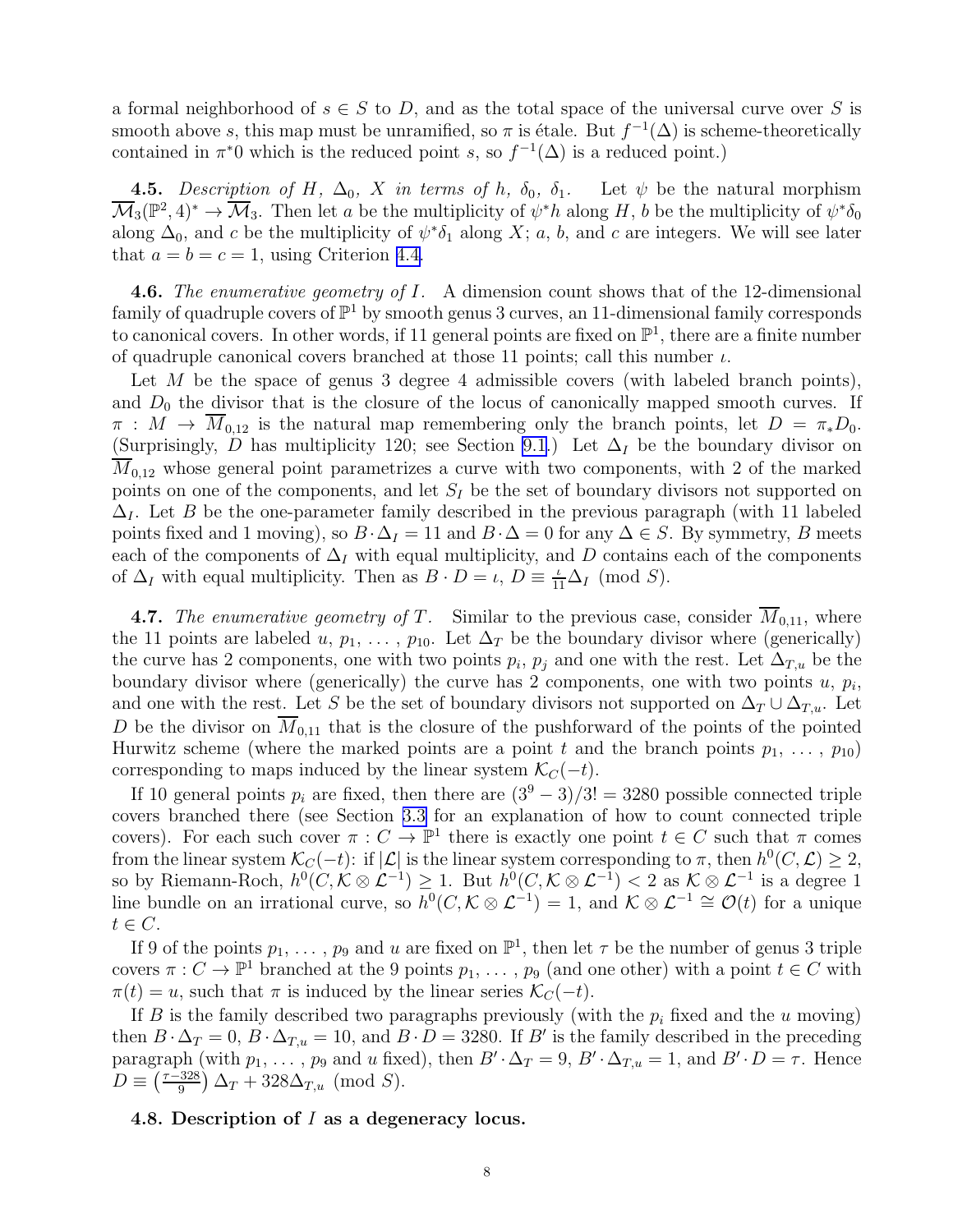<span id="page-8-0"></span>Let  $\pi : C \to S$  be a family of smooth genus 3 curves, and  $\mathcal L$  an invertible sheaf on C of (relative) degree 4, with sections  $s_0, s_1, s_2 \in h^0(C, \mathcal{L})$  giving a base-point free family of stable maps  $C \to \mathbb{P}^2 \times S$ . This induces a morphism  $S \to \overline{\mathcal{M}}_3(\mathbb{P}^2, 4)^+$ . Suppose this lifts to a morphism  $\phi: S \to \overline{\mathcal{M}}_3(\mathbb{P}^2, 4)^*$  (e.g. if S is normal), and suppose further that  $\phi(S)$  is not contained in I. The subset of S where the curve maps to a line is a degeneracy locus (where the dimension of thevector space spanned by  $s_0$ ,  $s_1$ , and  $s_2$  in a fiber is at most 2, [[F](#page-25-0)] Ch. 14).

4.9. *Lemma.*  $-$  *If*  $m_{\text{degen}}$  *is the multiplicity with which an irreducible Weil divisor D appears in the degeneracy locus, and*  $m<sub>I</sub>$  *is the multiplicity with which* D *appears in*  $\phi^*I$ *, then*  $m_{\text{degen}} = m_I$ .

*Proof.* If  $S = \overline{\mathcal{M}}_3(\mathbb{P}^2, 4)^*$  (with the universal family, and the sections given by  $s_0, s_1, s_2$  given by pullbacks of the co-ordinates x, y, z on  $\mathbb{P}^2$ ) and  $D = I$ , then  $m_I = 1$ , and  $m_{\text{degen}}$  is a positive integer k. By pulling back to an appropriate family, we see that  $k = 1$  — for example, fix a general genus 3 curve C and 3 general sections  $s_0, s_1, s'_2$  $\mathcal{L}_2'$  of  $\mathcal{K}_C$ , and consider the family  $C \times \mathbb{A}^1 \to \mathbb{P}^2 \times \mathbb{A}^1$  (with co-ordinate t on  $\mathbb{A}^1$ ) given by

$$
C \stackrel{(s_0, s_1, ts_2)}{\longrightarrow} \mathbb{P}^2
$$

 $(t \in k)$ . This family has  $m_{\text{degen}} = m_I = 1$ .

Finally, if S is any other family of maps inducing a morphism  $\phi: S \to \overline{\mathcal{M}}_3(\mathbb{P}^2, 4)^*$ , then the degeneracy locus and  $\phi^* I$  are both pullbacks of the analogous loci on  $\overline{\mathcal M}_3(\mathbb P^2,4)^*,$  so  $m_\text{degen}=m_I$ on this family as well. П

# 5. Proof of Theorem [4.2](#page-5-0)

This proof is tedious and unenlightening, and the casual reader should probably skip it. For simplicity, we divide the proof into a series of steps.

**5.1.** If  $C \to \mathbb{P}^2$  is a family of stable maps over S, define the *intersection dimension* of the family (denoted idim S) to be the largest integer n such that there is an integer  $a (0 \le a \le n)$ so there are maps in the family through a fixed general points and tangent to  $n-a$  fixed general lines. (Recall that a line  $\ell \subset \mathbb{P}^2$  is tangent to a map  $\rho: C \to \mathbb{P}^2$  if  $\rho^* \ell$  is not a union of reduced points.)Clearly  $\dim(S) \leq \dim(S)$  (this is a consequence of [[V2](#page-26-0)] Section 3;  $\dim(S)$  is also bounded by the image of the  $S$  in the moduli space of stable maps). Thus the Theorem asserts that the only boundary divisors of  $\overline{\mathcal{M}}_3(\mathbb{P}^2, 4)^*$  that have intersection dimension 13 are those listed. For the rest of the proof, suppose  $\Xi$  is an irreducible boundary divisor of intersection dimension 13.

**5.2.** If  $\mathcal{C} \to \mathbb{P}^2$  is a family of degree d genus g maps over an irreducible scheme  $S$   $(1 \leq d \leq 4,$  $0 \leq q \leq 3$ ) and the curve over a general k-point of S is irreducible, then it is easy to verify that the intersection dimension of the family is at most that given in Table [1,](#page-9-0) and that if equality holds, then the generic source curve must be smooth. Note that if  $d > g$  then the maximum is  $3d+g-1$  (which is the virtual dimension of the moduli space of degree d genus g stable maps to  $\mathbb{P}^2$ ).

5.3. Suppose that the general (source) curve has a component of arithmetic genus 3 that maps with degree 4. Then this is the only component of the general curve. If the image of the general curve is reduced, then (as the general map in  $\Xi$  isn't an immersion of a smooth curve), the image of  $\Xi$  in  $\mathbb{P}^{14}$  must be the discriminant locus. Then  $\Xi = \Delta_0$ .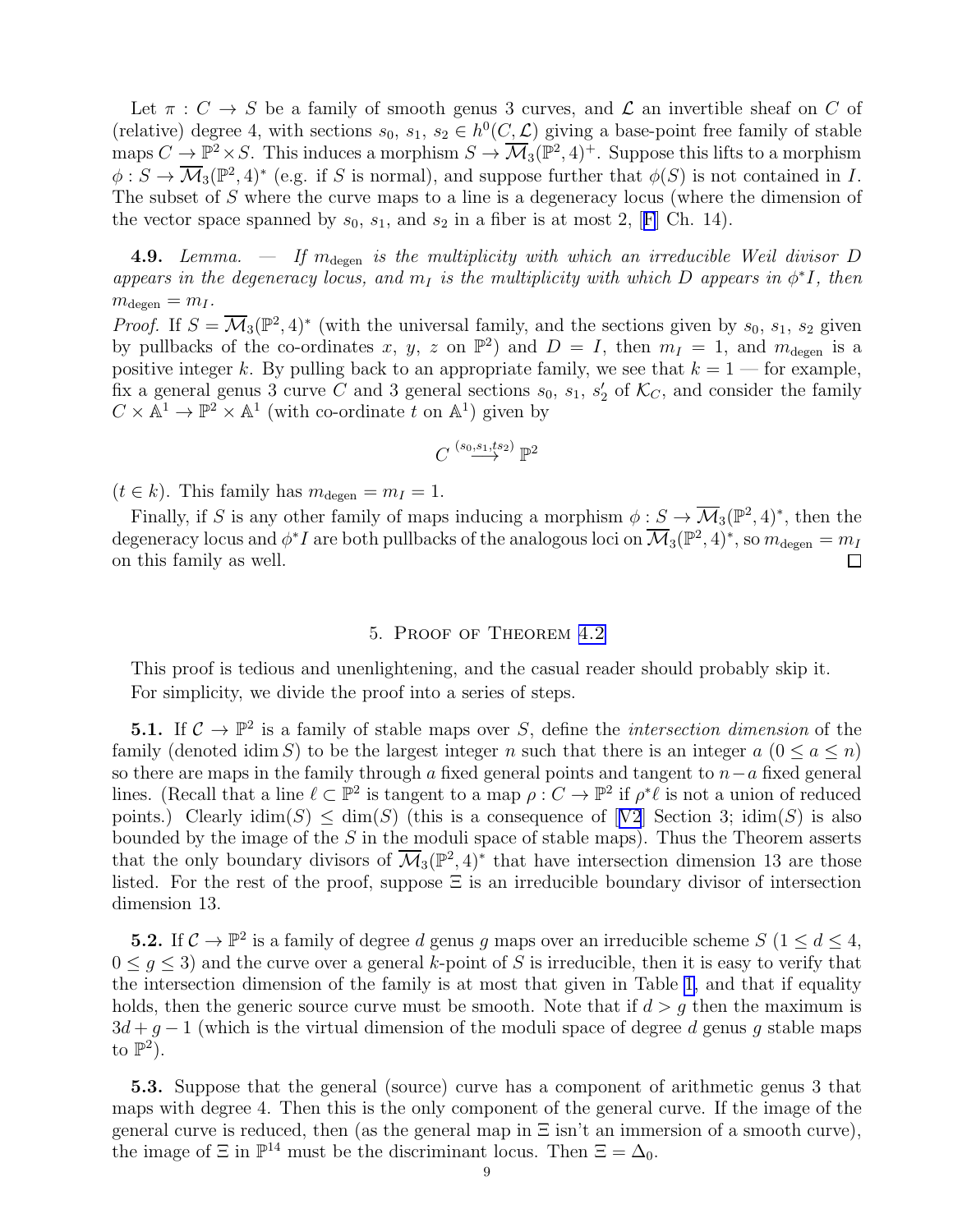|                | $=$<br>d                    | 2  | 3  |    |
|----------------|-----------------------------|----|----|----|
| $= 0$<br>q     | $\mathcal{D}_{\mathcal{A}}$ | 5  | 8  | 11 |
|                |                             | 6  | 9  | 12 |
| $\overline{2}$ |                             | 8  | 10 | 13 |
| 3              |                             | 10 | 12 |    |

<span id="page-9-0"></span>Table 1. Maximum intersection dimension of families of maps of irreducible curves

If the image of the general curve is non-reduced, then it is either a double conic or a quadruple line. (As the general curve is irreducible, in the first case the conic must be smooth.) If the general map is a double cover of a smooth conic, then  $\Xi$  lies in H. As dim  $H = 13$  and H is irreducible,  $\Xi = H$ . If the general map is a quadruple cover of a line, then as  $\Xi \subset \overline{\mathcal{M}}_3(\mathbb{P}^2, 4)^*$ , the general map is a limit of canonical maps. As the general curve in  $\Xi$  is irreducible, the general map is given by the canonical sheaf (i.e. the pullback of  $\mathcal{O}_{\mathbb{P}^2}(1)$  is isomorphic to the canonical sheaf), so  $\Xi = I$  (as dim  $I = 13$  and I is irreducible).

5.4. Suppose a component of the general curve over Ξ has arithmetic genus 3 and maps with degree 3. Then the general curve must have one other component, with genus 0 and degree 1 (and the two components meet at one node). As  $\Xi \subset \overline{\mathcal{M}}_3(\mathbb{P}^2, 4)^*$ , the map from a general curve is a limit of canonical maps. As the general curve is of compact type (i.e. the dual graph is a tree), the pullback of  $\mathcal{O}_{\mathbb{P}^2}(1)$  to the general curve must be the line bundle described in the definition of T (see Section [4.1\)](#page-5-0). Hence  $\Xi \subset T$ , so  $\Xi = T$  (as dim  $T = 13$  and T is irreducible).

5.5. Suppose a component of the general curve has arithmetic genus 3 and maps with degree 2. Then the general curve must be one of the possibilities shown in Figure [4.](#page-10-0) In the first case,  $C_1$  meets two components of genus 0, each mapping with degree 1. In the second case,  $C_1$ meets (at one point q) a union of components of total arithmetic genus 0, mapping with total degree 2.

In case i), as the map is a limit of canonical maps, and the source curve is of compact type, then for some integers  $n_2$ ,  $n_3$  the pullback of  $\mathcal{O}_{\mathbb{P}^2}(1)$  to  $C_1$  is  $\mathcal{K}_{C_1}((1-n_2)y_2+(1-n_3)y_3)$ , and the pullback to  $C_i$   $(i = 2, 3)$  is  $\mathcal{K}_{C_i}((1 + n_i)y_i)$ . From the degrees of the maps on the components,  $n_2 = n_3 = 2$ . As the pullback of  $\mathcal{O}_{\mathbb{P}^2}(1)$  to  $C_1$  has at least 2 sections,

$$
h^{0}(C_{1}, \mathcal{K}_{C_{1}}(-y_{2}-y_{3})) \geq 2,
$$

so  $\mathcal{K}_{C_1}(-y_2 - y_3)$  must be the hyperelliptic sheaf, and  $y_2$  and  $y_3$  must be hyperelliptically conjugate. Hence  $\Xi \subset Y$ , so (as Y is irreducible of dimension 13)  $\Xi = Y$ .

In case ii), a similar argument (using  $h^0(C_1, \mathcal{K}_{C_1}(-2q)) \geq 2$ ) shows that q is a Weierstrass point of  $C_1$ . We claim next that the image of  $C_2$  meets the image of  $C_1$  at one point. Assume otherwise. Then the images intersect at two points: the image of q, and some other point  $r \in \mathbb{P}^2$ . (A dimension count shows that the image of  $C_2$  cannot include the image of  $C_1$  — such maps form a family of dimension less than 13.) Then consider the germ of this map above a formal neighborhood of r. The branch of  $C_2$  is immersed in  $\mathbb{P}^2$  and is transverse to the image of  $C_1$ (and the two branches are not connected), so we can construct the local intersection product of  $C_2 \hookrightarrow \mathbb{P}^2$  and  $C_1 \to \mathbb{P}^2$ . These branches intersect with multiplicity 2. By continuity of intersection products, in any deformation of this germ of a map the two branches will continue to intersect. Thus in any deformation of this germ, the image will remain singular. Hence such a map cannot be the limit of smooth maps, so our assumption is false. (Remark: this possibility does not appear to be excluded by the theory of limit linear series.)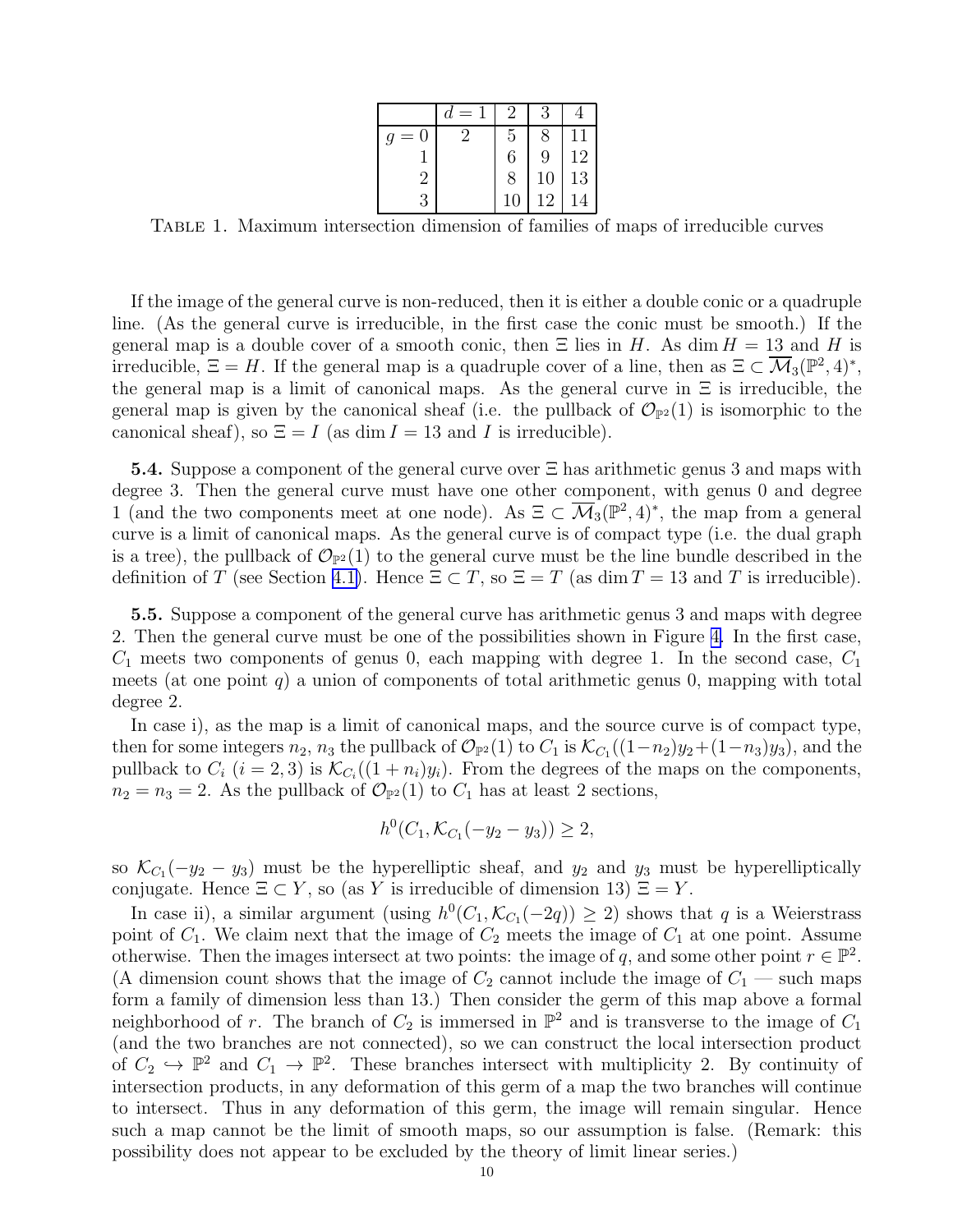

<span id="page-10-0"></span>FIGURE 4. Possibilities for the general map in  $\Xi$ , Section [5.5](#page-9-0) (components labeled (degree, genus))



FIGURE 5. Possibilities for the general map in  $\Xi$ , Section 5.6 (components labeled (degree, genus))

Therefore the image of  $C_2$  is tangent to the image of  $C_1$ , so  $\Xi \subset Q$ , so (as Q is irreducible of dimension 13)  $\Xi = Q$ .

5.6. Suppose a component of the general curve has arithmetic genus 2 and maps with degree 2. Then a quick case check shows that the general curve must be one of the possibilities shown in Figure 5, or the general curve has a contracted union of components of arithmetic genus 1. We save the latter case for the end of the proof, Section [5.10](#page-12-0).

In case i),  $\Xi \subset P$ , so  $\Xi = P$ . In case F ii), the map from  $C_2$  to  $\mathbb{P}^2$  is given by the line bundle  $\mathcal{K}_{C_2}(2x) \cong \mathcal{O}_{C_2}(2x)$ , so the double cover from  $C_2$  ramifies at x. Hence  $\Xi = X$ .

We have now completed our list, so we now need to show that there are no more enumeratively relevant components.

5.7. Suppose that the general curve has no contracted components, and has no (arithmetic) genus 2 component mapping with degree 2, and no genus 3 components.

Replace Ξ by an open subscheme where the topological type of the source curve is constant. Then replace  $\Xi$  by an étale cover where the components are distinguishable (i.e. the components of the universal curve correspond to components of a general  $k$ -fiber). Let c be the number of irreducible components, and let  $\Xi_i$  (1  $\leq i \leq c$ ) be the families of maps corresponding to the components of the universal curve over  $\Xi$ . It is straightforward to check that idim  $\Xi \leq$  $\sum_i$ idim  $\Xi_i$ . Let n be the number of nodes connecting distinct components of the general fiber, and  $d_i$  and  $g_i$  the degree and arithmetic genus of the (map from the) ith component (so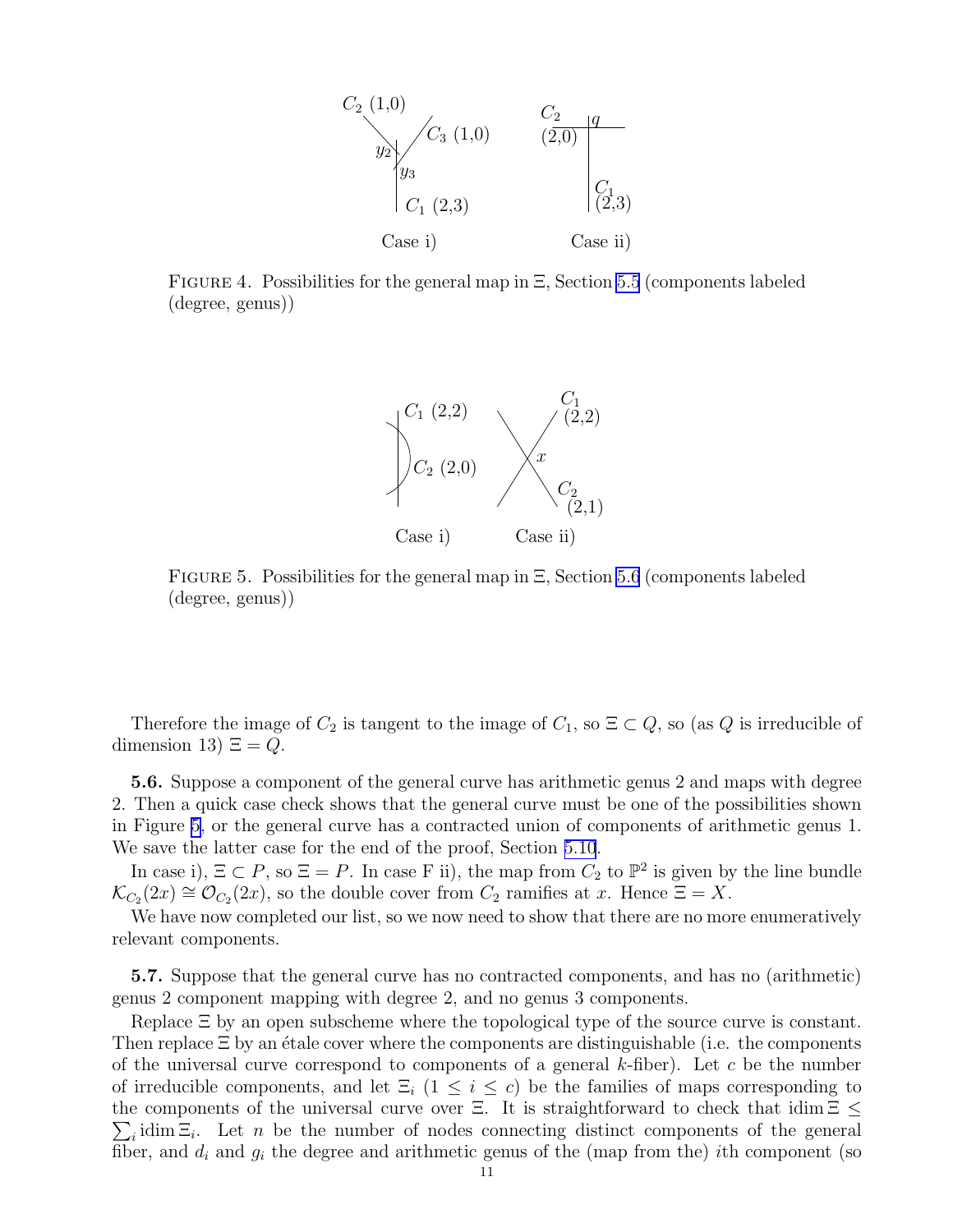<span id="page-11-0"></span> $\sum_i d_i = 4, \sum_i (g_i - 1) + n = 2$ . As idim  $\Xi_i \le 3d_i + g_i - 1$ ,

$$
13 = idim \Xi \leq \sum_{i} idim \Xi_{i}
$$
  
\n
$$
\leq 3 \sum_{i} d_{i} + \sum_{i} (g_{i} - 1)
$$
  
\n
$$
\leq 12 + (2 - n)
$$
  
\n
$$
= 14 - n.
$$

Hence  $n = 0$  or 1. If  $n = 0$ , there is only one component, necessarily of arithmetic genus 3, contradicting the hypothesis of [5.7](#page-10-0) that there are no genus 3 components. If  $n = 1$ , there are two components. But then one of the components must be genus 3, or genus 2 mapping with degree 2, violating the hypotheses of [5.7](#page-10-0).

5.8. Finally, we show that the general curve of Ξ cannot have any components contracted by the map. If  $C \to \mathbb{P}^2$  is a stable map, and D is a connected union of contracted components of C not meeting any other contracted components of C, we say D is a *contracted clump*. Note that if a stable map is "smoothable" (i.e. can be deformed to a map from a smooth curve), then any contracted clump cannot just meet a single, immersed branch — it must meet either at least two non-contracted branches, or one contracted branch  $C$  at a point  $p$  such that the map  $C \to \mathbb{P}^2$  ramifies at p. (More generally, it is also true — although not immediate — that if a stable map is smoothable, a contracted clump meets the rest of  $C$  at one point  $p$ , the image of the germ of C at p is reduced, and the map is unibranch over the image of p (no other branches of  $C$  "interfere" with the picture) then the arithmetic genus of the clump is at most the  $\delta$ -invariant of the image of the germ of C at p.)

5.9. Suppose that the general curve of Ξ has at least one contracted component, no genus 2 component mapping with degree 2, and no genus 3 components.

As in [5.7,](#page-10-0) reduce to the case where the components of the universal curve over Ξ are distinguishable. Let c be the number of components mapping with positive degree to  $\mathbb{P}^2$ . Base change further if necessary so the nodes of the universal curve over Ξ are also distinguishable.

Construct the family  $\Xi'$  by (i) taking the closure (in the universal curve over  $\Xi$ ) of the generic points of the non-contracted components (essentially discarding the contracted components), and (ii) for every contracted clump meeting more than two non-contracted branches, choose two of the branches and glue them together at a node. (To be precise, the schemes Ξ are  $\Xi'$  are the same, but the families above them are different.) Then as in 5.8, the maps in  $\Xi$ through a fixed point (resp. tangent to a fixed line) are the same as the maps in Ξ′ through a fixed point (resp. tangent to a fixed line). (The gluing described above was to ensure that a line tangent to a map in Ξ because it passed through the image of a contracted clump is also tangent to the corresponding map in Ξ′ because it passes through the image of a node.) Thus  $\text{idim}(\Xi) = \text{idim}(\Xi')$ : the contracted components "do not contribute to intersection dimension".

Next, let  $\Xi_i$  (1  $\leq i \leq c$ ) be the families of maps corresponding to the components of the universal curve over  $\Xi'$ , so c is the number of non-contracted components in  $\Xi$ . Let  $d_i$  and  $g_i$  $(1 \leq i \leq c)$  be the degree and genus of the maps in  $\Xi_i$ . Let b be the number of contracted clumps, and  $h_1, \ldots, h_b$  their arithmetic genera. Call the nodes on non-contracted components of the universal curve over Ξ *eligible nodes* (so each eligible node lies on at most one contracted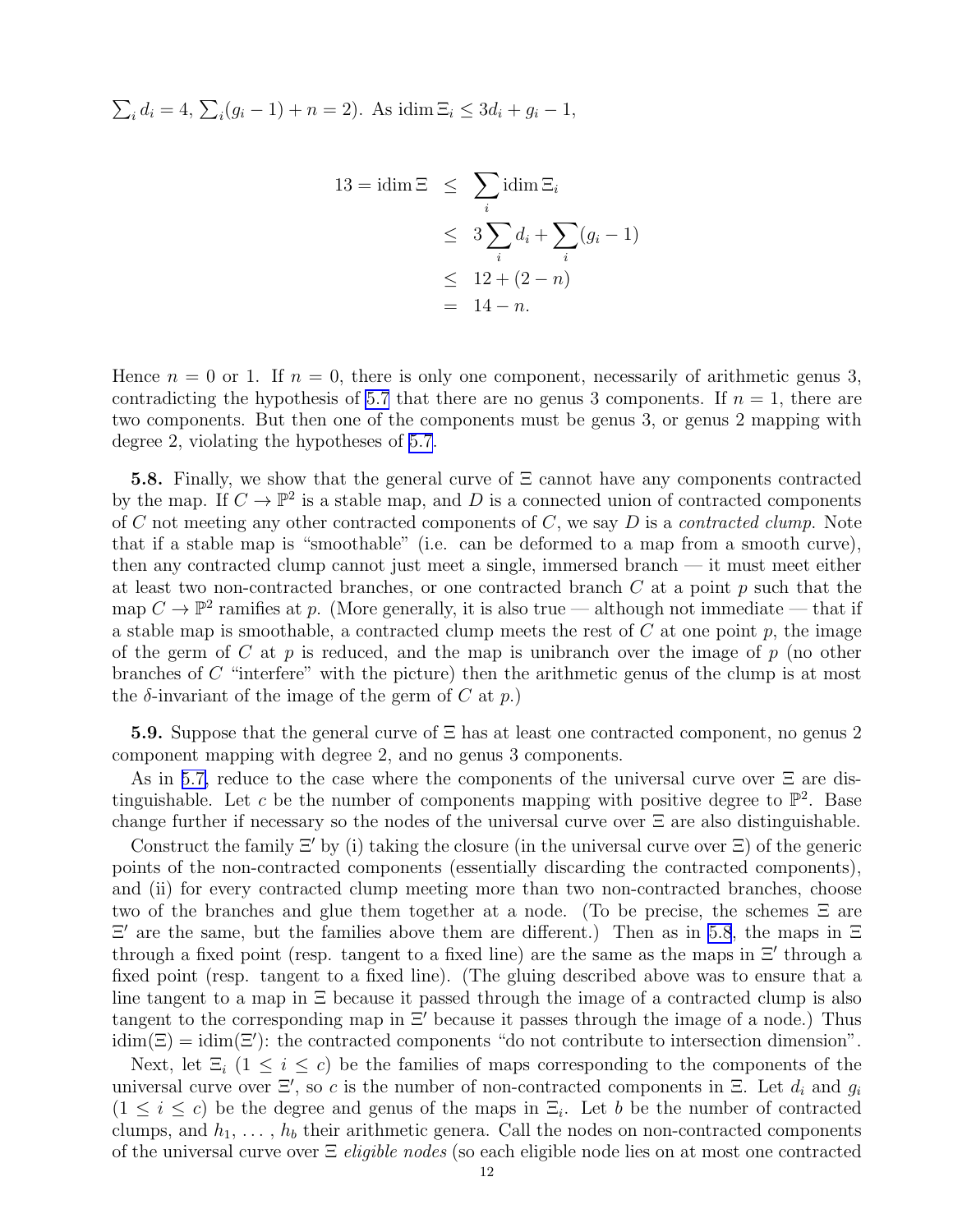<span id="page-12-0"></span>clump). Let  $n$  be the number of eligible nodes, so

$$
\sum_{i=1}^{c} (g_i - 1) + \sum_{j=1}^{b} (h_j - 1) + n = 2.
$$

Then

$$
13 = idim \Xi = idim \Xi' \le \sum_{i=1}^{c} idim \Xi_{i}
$$
  

$$
\le 3 \sum_{i=1}^{c} d_{i} + \sum_{i=1}^{c} (g_{i} - 1)
$$
  

$$
\le 12 + (2 - n) + \sum_{j=1}^{b} (1 - h_{j}),
$$

so

(6) 
$$
n-1 \leq \sum_{j=1}^{b} (1-h_j).
$$

For reasons of stability, a contracted clump with arithmetic genus 0 must have at least 3 eligible nodes. If r is the number of such "genus  $0$ " contracted clumps, then the right side of  $(6)$  is at most r, while the left side is at least  $3r - 1$ , so  $r = 0$ .

Hence the right side of (6) is at most zero, so  $n = 0$  or 1. As (by hypothesis of this step) there is a contracted component,  $n > 0$ , so  $n = 1$ , and the left side is 0. Hence  $b = 1$  and  $h_1 = 1$ , so the map must be from a genus 2 curve  $C_1$  mapping with degree 4, union a contracted genus 1 curve  $C_2$ , meeting at a single point p. By [5.8,](#page-11-0) the map from  $C_1$  is not an immersion at p. The intersection dimension of the family is the same as that of the family of maps from  $C_1$  (with the contracted component discarded), and if this is [1](#page-9-0)3, then from Table 1 the general map from  $C_1$  must be an immersion, giving a contradiction.

**5.10.** Finally, we take care of the remaining case from [5.6,](#page-10-0) if a component  $C_1$  of the general curve has arithmetic genus 2 and maps with degree 2, and there is a contracted clump  $C_2$ of arithmetic genus 1 (and at least one more component, for degree reasons). Then the genus  $g_i = 2$  degree  $d_i = 2$  map moves in a family of (intersection) dimension at most  $(3d_i+g_i-1)+1$ , so the same argument as in the previous step gives

$$
n - 2 \le \sum_{j=1}^{b} (1 - h_j).
$$

If r is the number of "genus 0 contracted clumps", then the left side is at least  $3r - 1$  (as there is at least one eligible node on the genus 1 contracted clump, and at least 3 on each genus 0), and the right side is at most r, so  $r = 0$ . Hence  $b = 1$  and  $n = 2$ , and the other non-contracted component must be a rational curve  $C_3$  mapping with degree 2. The map from  $C_1$  moves in a family of intersection dimension at most 8, and the map from  $C_3$  moves in a family of intersection dimension at most 5, so (as idim  $\Xi = 13$ ) equality holds in both cases. For a general k-point in  $\Xi$ , the image of  $C_3$  (a smooth conic) is transverse to the map of  $C_1$  (a line) at two points; let  $b_1$  and  $b_2$  be these two (smooth, immersed) branches of  $C_3$ . Neither branch can be a smooth point of the total curve  $C_1 \cup C_2 \cup C_3$ , as then the map wouldn't be smoothable by the same argument as [5.5](#page-9-0) Case ii). Hence one of the branches is a point attached to  $C_1$ , and the other is a point of attachment to the collapsed elliptic curve  $C_2$  (and this accounts for both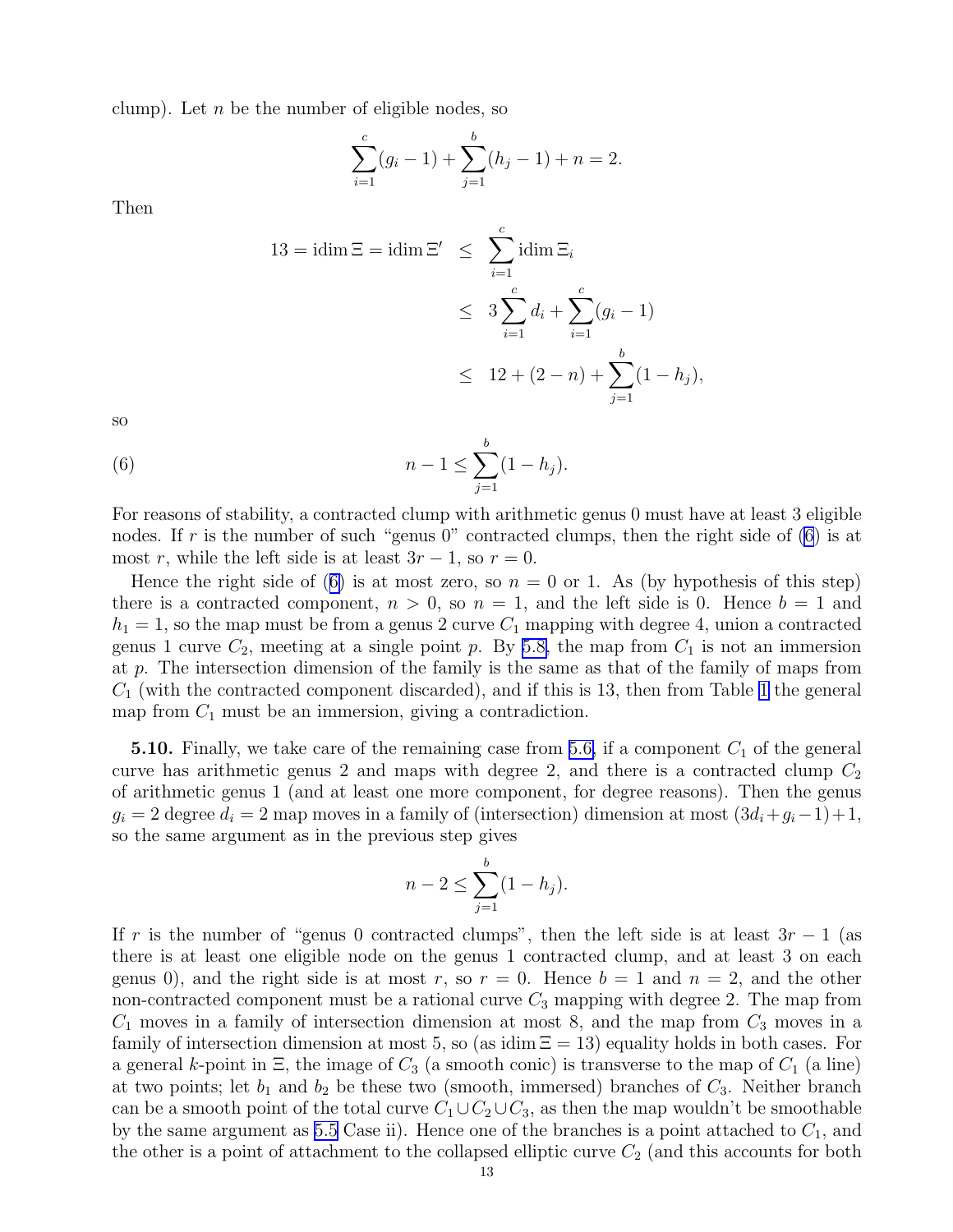<span id="page-13-0"></span>nodes of  $C_1 \cup C_2 \cup C_3$ . But then this contracted clump  $(b_2 \cup C_2)$  isn't smoothable by Section [5.8](#page-11-0), giving a contradiction.

This completes the proof of Theorem [4.2](#page-5-0).

# 6. Determining coefficients using test families

Wenow determine as many of the unknown co-efficients in  $(4)$  $(4)$  and  $(5)$  as we can easily, using test families. (Although they will not be used here, other methods, such as pencils — as in Section [3](#page-2-0) – and torus actions give test families with which h, i, t, p, h', i', t', p' could be determined.)

Suppose  $\pi : C \to S$  is a family of nodal genus 3 curves over a one-dimensional smooth base. For convenience, let  $\omega := \omega_{C/S}$ . Let L be an ample line bundle on S. Suppose Z is a union of components of fibers, and that the total space of  $C$  is smooth at all points of  $Z$ . Let  $M = \omega(-Z) \otimes \pi^* L^n$ . Suppose that for every  $s \in S(k)$ ,

(7) 
$$
h^0(\mathcal{O}_{C_s}, \omega(-Z)|_{C_s}) = 3.
$$

Then  $\pi_* M$  is a rank 3 vector bundle on S (Grauert, [\[Ha\]](#page-25-0) Cor. III.12.9). Suppose  $n \gg 0$ , so  $\pi_*M$  is generated by global sections. Then for generally chosen sections, all degeneracy loci of  $\pi_*M$  are reduced of the expected dimension ([[F](#page-25-0)] E.g. 14.3.2). Thus three general sections of  $H^0(C,M)$  determines a map of nodal curves  $\rho: C \to \mathbb{P}^2 \times S$ , and this linear system is base-point free.

**6.1.** Let  $I'$  be the (scheme-theoretic) degeneracy locus where the three sections are linearly dependent;  $I'$  is dimension 0, and (as  $S$  is smooth) we will denote the associated (Weil or Cartier) divisor I' as well. Note that I' and  $\pi(Z)$  are disjoint. Away from the fibers above  $\pi(Z)$  and I',  $\rho$  is an immersion. For the rest of this section, assume  $\rho: C \to \mathbb{P}^2 \times S$  is a family of stable maps whose general curve is smooth (so C has at worst  $A_n$  singularities), inducing a morphism  $\phi: S \to \overline{\mathcal{M}}_3(\mathbb{P}^2, 4)^*$ . (A priori the family only induces a morphism  $S \to \overline{\mathcal{M}}_3(\mathbb{P}^2, 4)^+$ , but as S is normal, the morphism lifts to  $\phi$ .)

Simple calculation using  $\phi^* \alpha = M^2$  and  $\phi^* \beta = M \cdot (M + \omega)$  ([\[V2](#page-26-0)] 3.10) gives

(8) 
$$
\deg_S \phi^* \alpha = \deg_S (\omega^2 - 2\omega Z + Z^2) + 8n \deg_S L,
$$

(9) 
$$
\deg_S \phi^* \beta = \deg_S (2\omega^2 - 3\omega Z + Z^2) + 12n \deg_S L.
$$

**6.2.** *Proposition.* — If  $\pi_*\mathcal{O}_C(Z) = \mathcal{O}_S$ , and  $\eta$  is the locus of nodes of the family, then

$$
\deg_S \phi^* I = 3n \deg_S(L) + \frac{1}{12} \deg_C(\omega^2 - 6\omega Z + 6Z^2 + \eta).
$$

Note that  $\pi_*\mathcal{O}_C(Z) = \mathcal{O}_S$  if Z is a positive linear combination of components of fibers of  $\pi$ , and Z does not contain any fibers of  $\pi$ .

*Proof.* By Proposition [4.9](#page-8-0), $\phi^* I = I'$ . As I' is a degeneracy locus, by [[F](#page-25-0)] Ch. 14,

$$
I' = c_1(\pi_*(M)) = c_1(\pi_*(\omega(-Z))) + 3 \deg_S(L^n).
$$

From (7) and Serre duality,  $h^0(C_s, \mathcal{O}_C(Z)|_{C_s}) = 1$  for all  $s \in S(k)$ , so  $R^1\pi_*(\omega(-Z)) =$  $(\pi_*\mathcal{O}_C(Z))^\vee = \mathcal{O}_S$  (by [\[HM](#page-25-0)] Ex. 3.12).

 $\Box$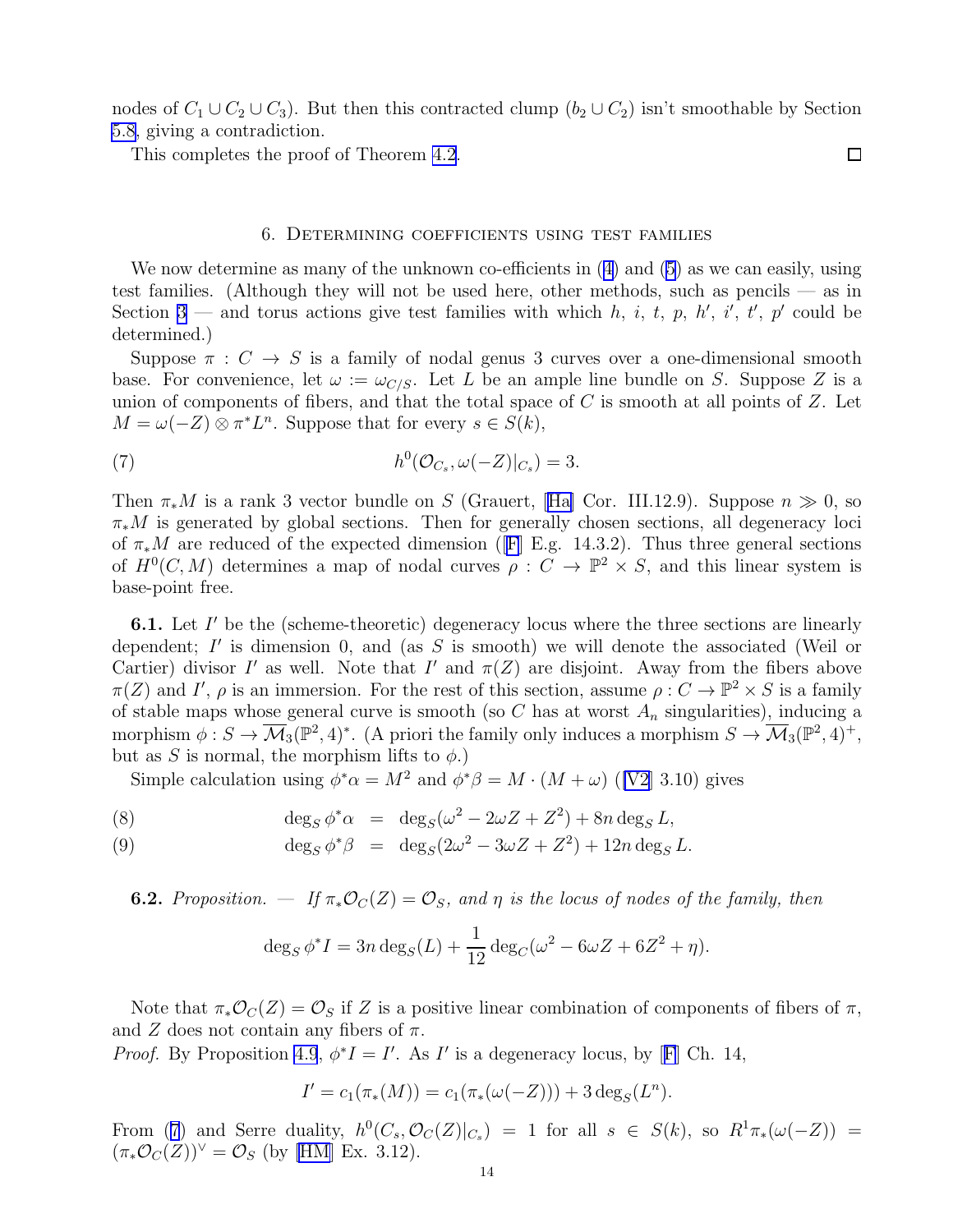<span id="page-14-0"></span>By Grothendieck-Riemann-Roch,

$$
ch\pi_{*}\omega(-Z) = chR^{1}\pi_{*}\omega(-Z) + \pi_{*}\left(\left(1 - (\omega - Z) + \frac{(\omega - Z)^{2}}{2}\right) \cdot \left(1 - \frac{\omega}{2} + \frac{\omega^{2} + \eta}{12}\right)\right)
$$
  
=  $3 + \pi_{*}\left(\frac{\omega^{2} + 6\omega Z + 6Z^{2} + \eta}{12}\right),$ 

and the result follows after simple manipulation.

**6.3.** *Calculating i* and *i'*. Fix a general genus 3 curve  $C_1$ , and let  $C = C_1 \times \mathbb{P}^1$  and  $S = \mathbb{P}^1$ . Applythe set-up above with  $Z = 0$  and  $L = \mathcal{O}_S(1)$ . Then of the divisors appearing in ([4\)](#page-6-0) and ([5](#page-6-0)),only  $\alpha$ ,  $\beta$ , and I intersect the image of S in  $\overline{\mathcal{M}}_3(\mathbb{P}^2,4)^*$ . From ([8\)](#page-13-0), ([9\)](#page-13-0), and Prop. [6.2,](#page-13-0)  $\deg_S \phi^* \alpha = 8n$  $\deg_S \phi^* \alpha = 8n$  $\deg_S \phi^* \alpha = 8n$ ,  $\phi^* \beta = 12n$ ,  $\phi^* I = 3n$ . Substituting this into ([4\)](#page-6-0) and ([5\)](#page-6-0) (pulled back to S) yields  $i = 12$  and  $i' = 72$ .

**6.4.** *Calculating* h and h'. Let  $\psi : S \to \overline{\mathcal{M}}_3$  be any morphism from a smooth curve S, such that  $\psi^* h$  and  $\psi^* \delta_0$  are non-empty unions of reduced points and  $\psi^* \delta_1$  is empty. (One such family is given in [\[HM](#page-25-0)] Ex.  $(3.166)$  part 3.) Let C be the pullback of the universal curve to S (so C is smooth). Apply the set-up above with  $Z = 0$  and L any degree 1 (ample) divisor on S.Then the image of S in  $\overline{\mathcal{M}}_3(\mathbb{P}^2, 4)^*$  misses all divisors in [\(4](#page-6-0)) and ([5](#page-6-0)) except  $\alpha$ ,  $\beta$ , I, H, and  $\Delta_0$ . From [\(8\)](#page-13-0)and ([9\)](#page-13-0) and Prop. [6.2,](#page-13-0)  $\deg_S \phi^* \alpha = \deg_C \omega^2 + 8n$ ,  $\deg_S \phi^* \beta = 2 \deg_C \omega^2 + 12n$ , and $12 \deg_S \phi^* I = \deg_C \omega^2 + 36n + \deg_S \phi^* \Delta_0$ . By [[HM](#page-25-0)] p. 158 and p. 188,

$$
4h = 3\pi_{*}\omega_{\tilde{C}/\overline{\mathcal{M}}_3}^2 - \delta_0 - 9\delta_1
$$

as divisors on the stack  $\overline{\mathcal{M}}_3$  (where  $\pi : \tilde{C} \to \overline{\mathcal{M}}_3$  is the universal curve). Now  $\psi^* h$  is a union of reduced points, and by Section [4.5](#page-7-0)  $\psi^* h = a\phi^* H$ , so  $a = 1$  and  $\psi^* h = \phi^* h$ . Thus

$$
4 \deg_S \phi^* H = 3 \deg_C \omega^2 - \deg_S \phi^* \Delta_0.
$$

Substituting into [\(4](#page-6-0))and ([5\)](#page-6-0) yields  $h = 4$  and  $h' = 28$ .

# **6.5.** *Calculating*  $t$  *and*  $t'$ *.*

Fix a general genus 3 curve  $C_1$ , and let C be the blow-up of  $C_1 \times \mathbb{P}^1$  at a general point with exceptional divisor E, and let  $S = \mathbb{P}^1$ . Apply the usual set-up with  $Z = 2E$  and  $\overline{L} = \mathcal{O}_S(1)$ . All divisors in [\(4](#page-6-0))and ([5](#page-6-0)) are 0 except  $\alpha$ ,  $\beta$ , I, and T. Then  $\deg_S \phi^* \alpha = -1 + 8n$  and  $\deg_S \phi^* \beta = 12n$ . Also,  $\deg_S \phi^* T = 1$  by Criterion [4.4](#page-6-0). By Proposition [6.2](#page-13-0),  $12 \deg_S \phi^* T =$  $36n - 12$  $36n - 12$  $36n - 12$ . Substituting into ([4\)](#page-6-0) and [\(5](#page-6-0)) yields  $t = 6$  and  $t' = 45$ .

**6.6.** *Calculating* p and p'. Let  $\psi : S \to \overline{\mathcal{M}}_3$  be any morphism from a smooth curve S such that  $\psi^*\delta_1$  is empty and  $\psi^*\delta_0$  is a union of reduced points plus one point p with multiplicity 2. (For example, double-cover the base of the family in Section 6.4 ramified at one of the points mapping to  $\delta_0$ , and at other generally chosen points.) Let  $C' \to S$  be the pullback of the universal curve over  $\overline{\mathcal{M}}_3$ , so C' is smooth except for an  $A_1$ -singularity above p. Let  $b: C \to C'$  be the blow-up of C' at the singularity, with exceptional divisor E, so C is smooth and  $b^* \omega_{C'/S} = \omega$ .

Apply the usual construction, with  $Z = E$ , and L a degree 1 (ample) line bundle on S. The divisors appearing in [\(4](#page-6-0)) and [\(5](#page-6-0)) intersecting this family are  $\alpha$ ,  $\beta$ ,  $P$ ,  $H$ ,  $I$ , and  $\Delta_0$ . One may check that on C,  $\omega \cdot Z = 0$  and  $Z^2 = -2$ , so  $\deg_S \phi^* \alpha = \deg_C \omega^2 - 2 + 8n$ ,  $\deg_S \phi^* \beta = 2 \deg_C \omega^2 2+12n$ ,  $\deg_S \phi^*P = 1$  (by Criterion [4.4\)](#page-6-0), and  $12 \deg_S \phi^*I = 36n + \deg_C \omega^2 - 12 + \deg_S \phi^* \Delta_0 + 2$ (by Proposition [6.2\)](#page-13-0).

 $\Box$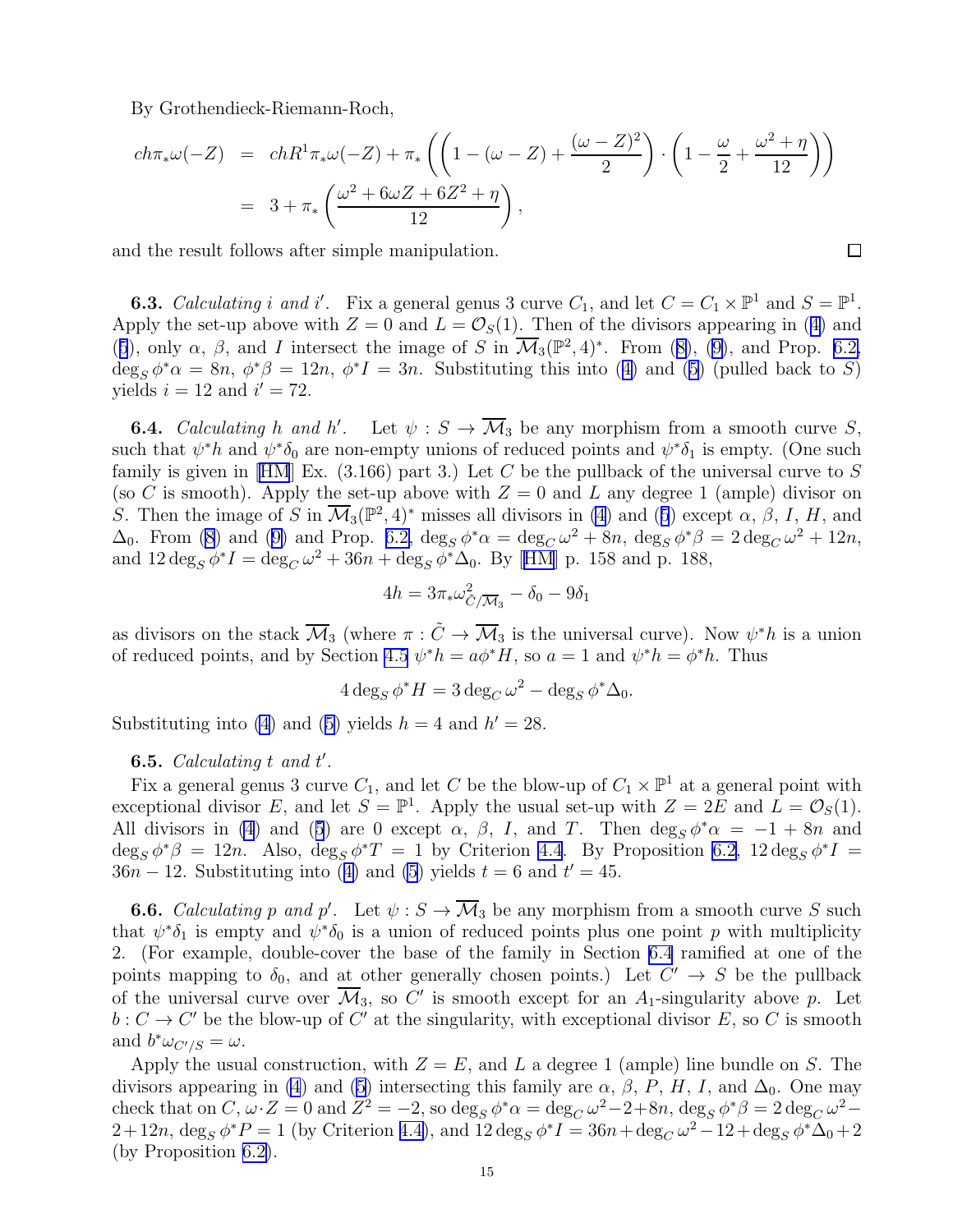<span id="page-15-0"></span>From the family  $C' \to S$  (as  $\deg_S \psi^* \delta_0 = \deg_S \phi^* \Delta_0 + 2$ ) we have (as in Section [6.4\)](#page-14-0)

$$
4 \deg_S \phi^* H = 4\psi^* h
$$
  
= 3 deg<sub>C'</sub>  $\omega_{C'/S}^2 - (\deg_S \psi^* \delta_0 + 2)$   
= 3 deg<sub>C'</sub>  $\omega^2 - \deg_S \phi^* \Delta_0 - 2$ 

Pulling back [\(4](#page-6-0))and ([5\)](#page-6-0) to S and solving for p and p' yields  $p = 2$  and  $p' = 20$ .

**6.7.** *Calculating* x and x'. Let  $\psi : S \to \overline{\mathcal{M}}_3$  be any morphism from a smooth curve S such that  $\psi^*\delta_0$  and  $\psi^*\delta_1$  are unions of reduced points and  $\psi^*\delta_1$  is non-empty. Let C be the pullback of the universal curve to S (so C is smooth). Let  $m = \deg_S \psi^* \delta_1$ , and let Z be the union of the  $(m)$  genus 1 components of fibers. Apply the usual construction with L a degree 1 (ample) line bundle on S. All divisors in [\(4](#page-6-0)) and [\(5](#page-6-0)) are 0 except  $\alpha$ ,  $\beta$ ,  $I$ ,  $\Delta_0$ ,  $H$ , and X. Simple calculations yield  $\deg_C Z^2 = -m$  and  $\deg_C \omega Z = m$ , so  $\deg_S \phi^* \alpha = \deg_C \omega^2 - 3m + 8n$ ,  $\deg_S \phi^* \beta = 2 \deg_C \omega^2 - 4m + 12n$ . By Criterion [4.4,](#page-6-0)  $\deg_C \phi^* X = m$  (so  $c = 1$ ). By Proposition [6.2](#page-13-0),  $12 \deg_S \phi^* I = \deg_C \omega^2 + \deg_S \Delta_0 - 11m + 36n$ . As in Section [6.4,](#page-14-0)  $4h = 3\pi_* \omega_{\tilde{C}/\overline{M}_3}^2 - \delta_0 - 9\delta_1$ on  $\overline{\mathcal{M}}_3$ , so

 $4 \deg_S \phi^* H = 3 \deg_C \omega^2 - \deg_S \phi^* \Delta_0 - 9m.$ 

Substituting these values into [\(4](#page-6-0))and ([5\)](#page-6-0) gives  $x = 6$  and  $x' = 48$ .

6.8. *Aside: Multiplicities of discriminants.* As a consequence, we can compute the multiplicity of the discriminant hypersurface  $\Delta$  (in the parameter space  $\mathbb{P}^{14}$  of quartics) at various points. Let p be a general point of the locus in  $\mathbb{P}^{14}$  corresponding to the divisor H (respectively I, T, P). Then construct a family of maps by taking a general pencil through p. If m is the multiplicity of the discriminant at  $p$ , and  $a$  is the order of the automorphism group of the limit map, so  $a = 2$  (resp. 4,3,2) then the pencil meets  $\alpha$  with degree 1,  $\Delta_0$  with degree  $(\deg \Delta - m) = 27 - m$ , and H (resp. I, T, P) with multiplicity 1/a. Then from (4), using  $h' = 28$  (resp.  $i' = 72$ ,  $t' = 45$ ,  $p' = 20$ ), the multiplicity of  $\Delta$  at p is  $m = 14$  (resp. 18, 15, 10), recovering examples of Aluffi and F. Cukierman ([\[AC\]](#page-25-0) Example 3.1).

### 7. Characteristic numbers of boundary divisors

We next calculate the characteristic numbers of the boundary divisors; the final answers are given in Table [2.](#page-16-0) Maple code computing many of the characteristic numbers described here is available upon request. As Zeuthen had essentially calculated these before ( $\mathbb{Z}$ ) p. 391, see Section [9\)](#page-23-0), we have a quick check on our numbers.

**7.1. Everything but**  $\Delta_0$ . The characteristic numbers of the components of the families over each boundary divisor (involving maps of lower genus and/or degree) are already known. Then using[[V2](#page-26-0)] Section 3, we can calculate the characteristic numbers of the boundary divisors. For the sake of brevity, we will explicitly calculate one characteristic number for each boundary divisor, and hope that the general method is clear.

On [\[Z](#page-26-0)] p. 390–391, Zeuthen computes the characteristic numbers of the boundary divisors when  $a = 2$ ,  $b = 11$  as sums, without further explanation. Although his method of computing the summands is different, his summands agree with the summands computed by this method. (See Section [9](#page-23-0) for a comparison, a glossary of notation, and further discussion.) The interested reader can use this method and use Zeuthen's sums as a check.

7.2. *The divisor* H*.*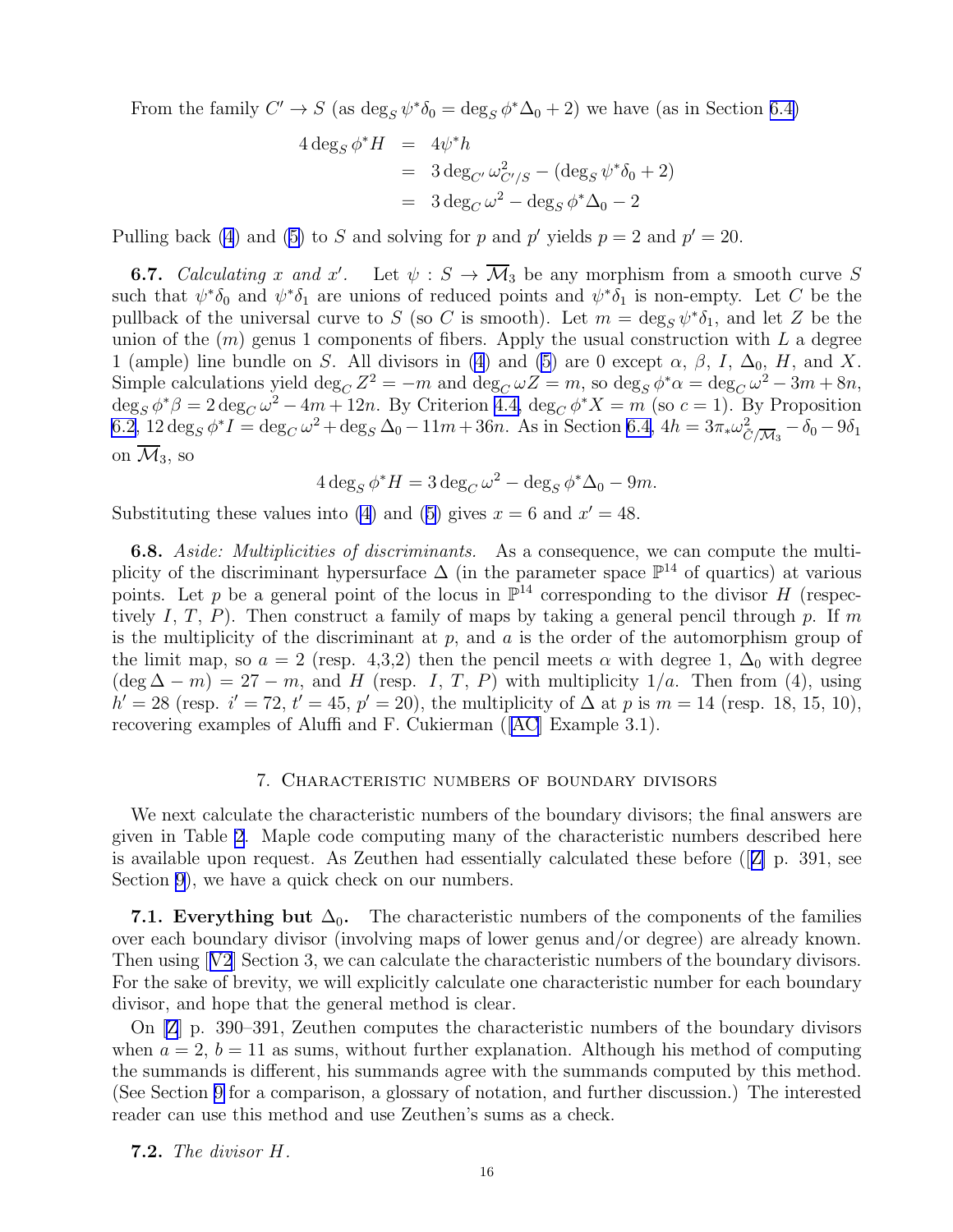<span id="page-16-0"></span>

| $\boldsymbol{a}$ | $\gamma_a \Delta_0$ | $\gamma_a H$ | $\gamma_a I$ | $\gamma_a T$          | $\gamma_a P$ | $\gamma_a Q$ | $\gamma_a X$ | $\gamma_a Y$ |
|------------------|---------------------|--------------|--------------|-----------------------|--------------|--------------|--------------|--------------|
| 13               | 27                  |              | $\Omega$     | 0                     |              |              |              |              |
| 12               | 162                 |              | 0            |                       |              |              |              |              |
| 11               | 972                 |              | 0            |                       |              |              |              |              |
| 10               | 5832                |              | 0            |                       |              |              |              |              |
| 9                | 34992               |              | 0            |                       |              |              |              |              |
| 8                | 209952              |              | 0            |                       |              |              |              |              |
|                  | 1256352             |              | 0            |                       | 168          |              |              |              |
| 6                | 7453872             |              | 0            |                       | 4536         | 72           |              |              |
| 5.               | 43393596            | 4096         | 0            |                       | 69860        | 1972         |              | 150          |
| 4                | 242612208           | 110592       | $\theta$     | $54\tau$              | 716688       | 24210        | 4032         | 2700         |
| 3                | 1268876232          | 1635840      | $\Omega$     | $103320 + 1170\tau$   | 5332320      | 177300       | 105840       | 19170        |
| $\overline{2}$   | 5919651072          | 14805120     | $16\iota$    | $1523720 + 10120\tau$ | 29220576     | 842160       | 1164240      | 59400        |
| 1                | 23328812592         | 90549360     | $288\iota$   | $8651280 + 40920\tau$ | 115886232    | 2561724      | 7609140      |              |
| 0                | 74651593680         | 403572312    | $2535\iota$  |                       | 308287980    | 4487769      | 33648615     | 0            |

TABLE 2. Characteristic numbers of boundary divisors ( $\gamma_a = \alpha^a \beta^{13-a}$  for brevity)

We count the double covers of conics ramified at 8 points, passing through a fixed general point, and tangent to 12 fixed general lines. The double cover is tangent to a line if

- (i) a branch point lies on the line, or
- (ii) the image curve is tangent to the line (which will give a multiplicity of 2, for the choice of the two branches to be tangent to the line).

Thus the characteristic number is a sum over non-negative integers a, b with  $a + b = 12$  (where a of the 12 lines are tangent in the sense of (i) and b are tangent in the sense of (ii)). Of the b lines, there are  $4 - a$  pairs such that the conic passes through the intersection of that pair (thus fixing the conic, up to a finite number of choices). The double cover branches at those  $4-a$  points, plus at one point of the conic's intersection with each of the remaining  $b-2(4-a)$ lines; this accounts for all  $8 = (4 - a) + (b - 2(4 - a))$  ramifications. The number of such maps is a product of several terms:

- $\bullet$   $\binom{12}{a}$  $\binom{12}{a}$  from the choice of the *a* lines,
- $\frac{b!}{(4-a)!2^{4-a}(b-2(4-a))!}$  from the choice of the  $(4-a)$  pairs of lines,
- $2^{b-2(4-a)}$  from the choice of intersection of the  $b-2(4-a)$  lines with the conic, and
- the number of conics tangent to a general lines and through  $5 a$  general points (i.e. a characteristic number of plane conics).

The multiplicity with which each such map appears is also a product of terms:

- $\bullet$   $\frac{1}{2}$  $\frac{1}{2}$  from the automorphism of the stable map,
- 2 from the choice of pre-image of the fixed point, and
- $2<sup>a</sup>$  from the choice of tangent point to the  $a$  lines.

Adding these products for  $0 \le a \le 4$  gives  $\alpha \beta^{12}[H] = 90549360$ .

# 7.3. *The divisor* X*.*

Note that the general map in X has an automorphism group of order 2 (from the genus 1) component). The divisor on X corresponding to maps tangent to a line  $\ell$  has three components. The first (resp. second) is where the genus 1 (resp. genus 2) double cover branches over  $\ell$ , but not at a node of the source curve; this divisor appears with multiplicity 1. The third divisor is the locus where the node of the source curve maps to the line, and this divisor appears with multiplicity 3 (by  $[V2]$  Theorem 3.15): two from the node, plus one because the genus one component ramifies simply over a general line through the node.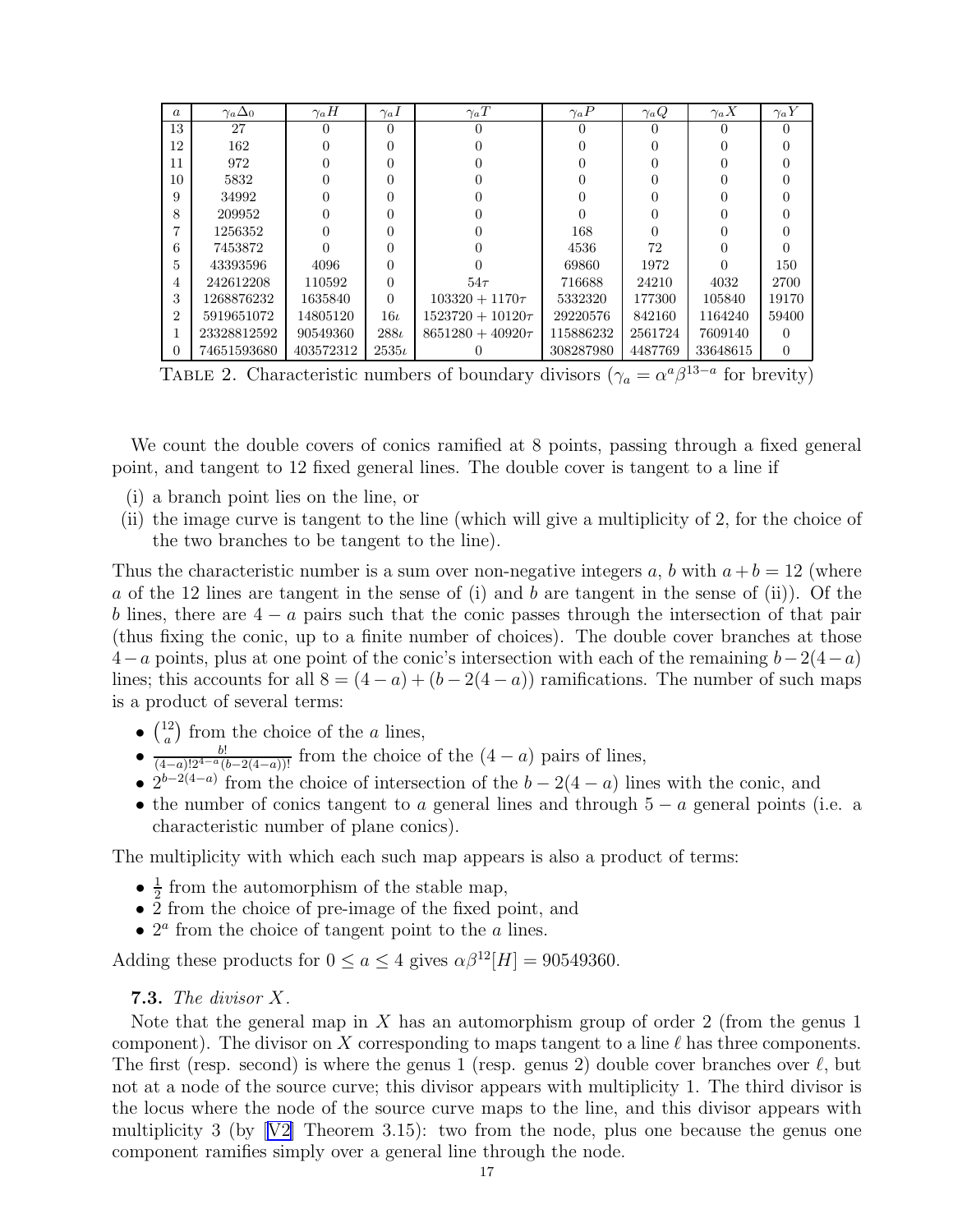<span id="page-17-0"></span>

| number of lines        | $\theta$                            | $\Omega$                              | $\overline{2}$        | $\mathfrak{D}$        | 1                       | 1                                     | 1                                     | 1              |
|------------------------|-------------------------------------|---------------------------------------|-----------------------|-----------------------|-------------------------|---------------------------------------|---------------------------------------|----------------|
| through node           |                                     |                                       |                       |                       |                         |                                       |                                       |                |
| point condition        | $\mathbf{1}$                        | $\overline{2}$                        | 1                     | $\overline{2}$        | $\mathbf{1}$            | 1                                     | $\overline{2}$                        | $\overline{2}$ |
| on cover of genus      |                                     |                                       |                       |                       |                         |                                       |                                       |                |
| number of pairwise     |                                     |                                       |                       |                       |                         |                                       |                                       |                |
| intersections of lines | 1                                   | $\overline{2}$                        | $\overline{0}$        | $\mathbf{1}$          | $\mathbf{1}$            | $\overline{0}$                        | $\overline{2}$                        | 1              |
| lines $\ell_1$         |                                     |                                       |                       |                       |                         |                                       |                                       |                |
| passes through         |                                     |                                       |                       |                       |                         |                                       |                                       |                |
| number of other        |                                     |                                       |                       |                       |                         |                                       |                                       |                |
| lines where genus      | $\overline{2}$                      | $\mathbf{1}$                          | $\sqrt{3}$            | $\overline{2}$        | $\overline{2}$          | 3                                     | $\mathbf{1}$                          | $\overline{2}$ |
| 1 cover branches       |                                     |                                       |                       |                       |                         |                                       |                                       |                |
| number of pairwise     |                                     |                                       |                       |                       |                         |                                       |                                       |                |
| intersections of       | $\overline{2}$                      | $\mathbf{1}$                          | $\mathbf{1}$          | $\overline{0}$        | $\mathbf{1}$            | $\overline{2}$                        | $\overline{0}$                        | 1              |
| lines $\ell_2$         |                                     |                                       |                       |                       |                         |                                       |                                       |                |
| passes through         |                                     |                                       |                       |                       |                         |                                       |                                       |                |
| number of other        |                                     |                                       |                       |                       |                         |                                       |                                       |                |
| lines where genus      | 4                                   | $\overline{5}$                        | 5                     | 6                     | $\overline{5}$          | $\overline{4}$                        | 6                                     | $\overline{5}$ |
| 2 cover branches       |                                     |                                       |                       |                       |                         |                                       |                                       |                |
| multiplicity from      | $\mathbf{1}$                        | $\mathbf{1}$                          | 9                     | 9                     | 3                       | 3                                     | 3                                     | 3              |
| lines through node     |                                     |                                       |                       |                       |                         |                                       |                                       |                |
| number of parti-       | $\frac{1}{2} \binom{12}{2,2,4,2,2}$ | $\frac{1}{2}$ $\binom{12}{1,2,2,5,2}$ | $\binom{12}{2,5,3,2}$ | $\binom{12}{2,2,2,6}$ | $\binom{12}{1,2,2,5,2}$ | $\frac{1}{2}$ $\binom{12}{1,3,4,2,2}$ | $\frac{1}{2}$ $\binom{12}{1,1,2,2,6}$ | (1,2,2,5,2)    |
| tions of 12 lines      |                                     |                                       |                       |                       |                         |                                       |                                       |                |
| total contribution     |                                     |                                       |                       |                       |                         |                                       |                                       |                |
| (product of            | 623700                              | 249480                                | 1496880               | 748440                | 1496880                 | 1247400                               | 249480                                | 1496880        |
| previous two rows)     |                                     |                                       |                       |                       |                         |                                       |                                       |                |

TABLE 3. Calculating the characteristic number  $\alpha \beta^{12}[X]$  of X

We now count the maps in X passing through a fixed point and tangent to 12 fixed general lines (with appropriate multiplicities). There are seven cases to consider. For convenience, let  $\ell_1$  be the image of the genus 1 component, and  $\ell_2$  the image of the genus 2 component (so  $\ell_1$ ) and  $\ell_2$  are lines).

The first case is if none of the 12 lines pass through the image of the node  $\ell_1 \cap \ell_2$ ,  $\ell_1$  passes through the fixed point, and  $\ell_1$  also passes through the intersection p of a pair of the 12 lines (thus fixing the choice of  $\ell_1$ ). The line  $\ell_2$  passes through the pairwise intersection of two pairs of lines (fixing  $\ell_2$ ). The genus 2 cover branches at those two points, plus where  $\ell_2$  intersects 4 other of the 12 lines. The genus 1 curve branches at  $\ell_1 \cap \ell_2$ , the point p, and where  $\ell_1$  intersects 2 other of the 12 lines. Note that we have partitioned the 12 lines into 2 (whose intersection is on  $\ell_1$ ), 2 (where the genus 1 cover also branches),  $2 \times 2$  (in 2 pairs, whose intersections are on  $\ell_2$ , and 4 (where the genus 2 cover also branches).

The degree of this locus is a product of several terms:

- $\bullet$   $\frac{1}{2}$  $\frac{1}{2}$  from the automorphism group of the map
- $\bullet$  2 from the choice of pre-image of the fixed point on the double cover
- $\bullet$   $\frac{1}{2}$  $rac{1}{2} \binom{12}{2,2,4}$  $\binom{12}{2,2,4,2,2}$  from the choice of partition of the 12 lines.

Hence this case contributes 623700.

The remaining cases are similar, and are listed in Table 3 The  $\frac{1}{2}$  from the automorphisms of the map and the 2 from the choice of pre-image of the fixed point always cancel, and are omitted in the table. The total of the contributions is  $\alpha \beta^{12}[X] = 7609140$ .

# 7.4. *The divisor* Y *.*

The image of a curve in Y has a point that looks like an "asterisk". The divisor of maps in Y corresponding to maps tangent to a line  $\ell$  includes the locus where the genus 3 curve branches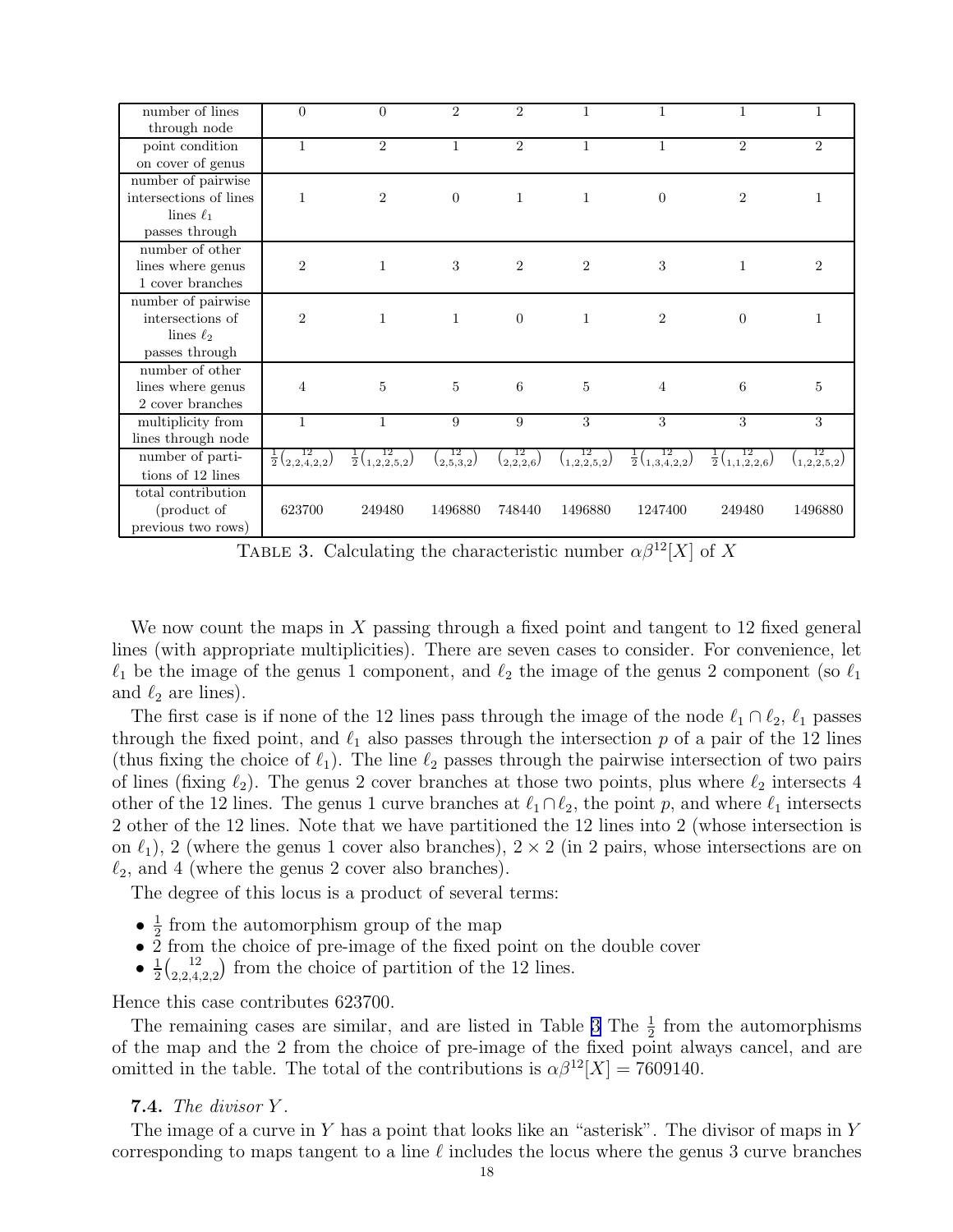over  $\ell$  (with multiplicity 1), and the locus where the asterisk lies on  $\ell$  (with multiplicity 4: two fromeach of the nodes of the source curve mapping to  $\ell$ , by [[V2\]](#page-26-0) Theorem 3.15).

We count the maps in Y through 2 general points and tangent to 11 general lines. The two genus 0 components must each pass through one of the fixed points. If  $m$  is the image of the genus 3 component, then  $m$  must pass through two intersections of pairs of the 11 lines (and there are  $\frac{1}{2} \binom{11}{2,2}$  $\binom{11}{2,2,7}$  = 1980 ways of choosing these two pairs). Of these two points plus the 7 intersections of m with the remaining lines, the genus 3 double cover must branch at 8 of them, and the asterisk must be at the ninth (contributing a multiplicity of 4 or 16, depending on the number of lines through the asterisk). Hence the characteristic number is  $\alpha^2\beta^{11}[Y] = 1980(2 \times 16 + 7 \times 4) = 59400.$  (A similar calculation appeared in Section [3.4.](#page-4-0))

## 7.5. *The divisor* P*.*

We count the maps in  $P$  tangent to 13 fixed general lines. For convenience, let  $c$  denote the image of the rational component (a conic), and  $\ell$  the image of the genus 2 component (a line). Note that there are two stable maps with the same c and  $\ell$  and given branch points of the double cover of  $\ell$  (coming from the choice of which branch of the cover the conic is glued to). This will contribute a factor of 2 to each of our calculations below.

We consider the cases where  $x$  of the lines pass through one of the nodes of the image, and y lines pass through the other  $(0 \le x \le y \le 2)$ . Our results are summarized in Tables [4](#page-20-0) and [5.](#page-20-0)

If  $x = y = 0$ , then the conic c must be tangent to 5 of the lines (fixing c), and the line  $\ell$  must pass through 2 intersections of pairs of lines (fixing  $\ell$ ); the double cover branches at these 2 points, and also where  $\ell$  intersects the 4 remaining lines. There are  $\frac{1}{2} \binom{13}{5,4,2}$  $^{13}_{5,4,2,2}$  ways of partitioning the lines in this way, giving (along with the factor of 2 described above) a total of 540540. If  $(x, y) = (0, 2)$  or  $(2, 2)$ , the argument is similar. These three cases are the first three columns of Table [4.](#page-20-0)

If  $(x, y) = (0, 1)$  (so an intersection of c and  $\ell$  is required to lie on some line m), there are two possibilities, described pictorially in Figure [6](#page-19-0). First, c could be tangent to five of the lines;  $\ell$  would pass through one of the two intersections of c with m, and the pairwise intersection of another pair of the lines; the cover of  $\ell$  branches at at the latter point, and the intersection of l with the remaining 5 lines. There are  $\binom{13}{1.5}$  $1,5,5,2$  = 216216 ways of partitioning the lines in such a way, and the other factors involved are 2 (from the 2 stable maps with the same  $\ell$ , c, and branch points), 2 (from the choice of intersection of c with m), and 2 (the multiplicity from the line m through the node) for a total of 1729728. In this case, we say that the conic c was *fixed first* by the conditions (and then the choice of  $\ell$  was determined using c).

Second, if the line  $\ell$  is fixed first, the argument is similar (see the fifth column of Table [4](#page-20-0) and the second half of Figure [6](#page-19-0)).

The case  $(x, y) = (1, 2)$  breaks into two analogous subcases as well (first two columns of Table [5](#page-20-0)).

If  $(x, y) = (1, 1)$ , then the line can be fixed first before choosing the conic (third column of Table [5](#page-20-0)), or the conic can be fixed first (fourth column), but there is one additional case (the last column). Let  $m_1$  and  $m_2$  be the two lines such that c and  $\ell$  are to intersect once on each line. The conic c is required to be tangent to 4 of the other lines, and the line  $\ell$  is required to pass through the intersection of 2 others. (The double cover of  $\ell$  is required to branch there, and at the intersection of  $\ell$  with the remaining 5 lines.) The number of ways of partitioning the lines in this way is  $\binom{13}{245}$  $\mathcal{L}_{2,4,2,5}^{13}$  = 540540. The four tangent lines restrict c to move in a one-parameter family, and the requirement on  $\ell$  restricts  $\ell$  to a one-parameter family. How often in this (combined) two-parameter family do c and  $\ell$  intersect at two distinct points, one on  $m_1$  and one on  $m_2$ ? This straightforward enumerative question was addressed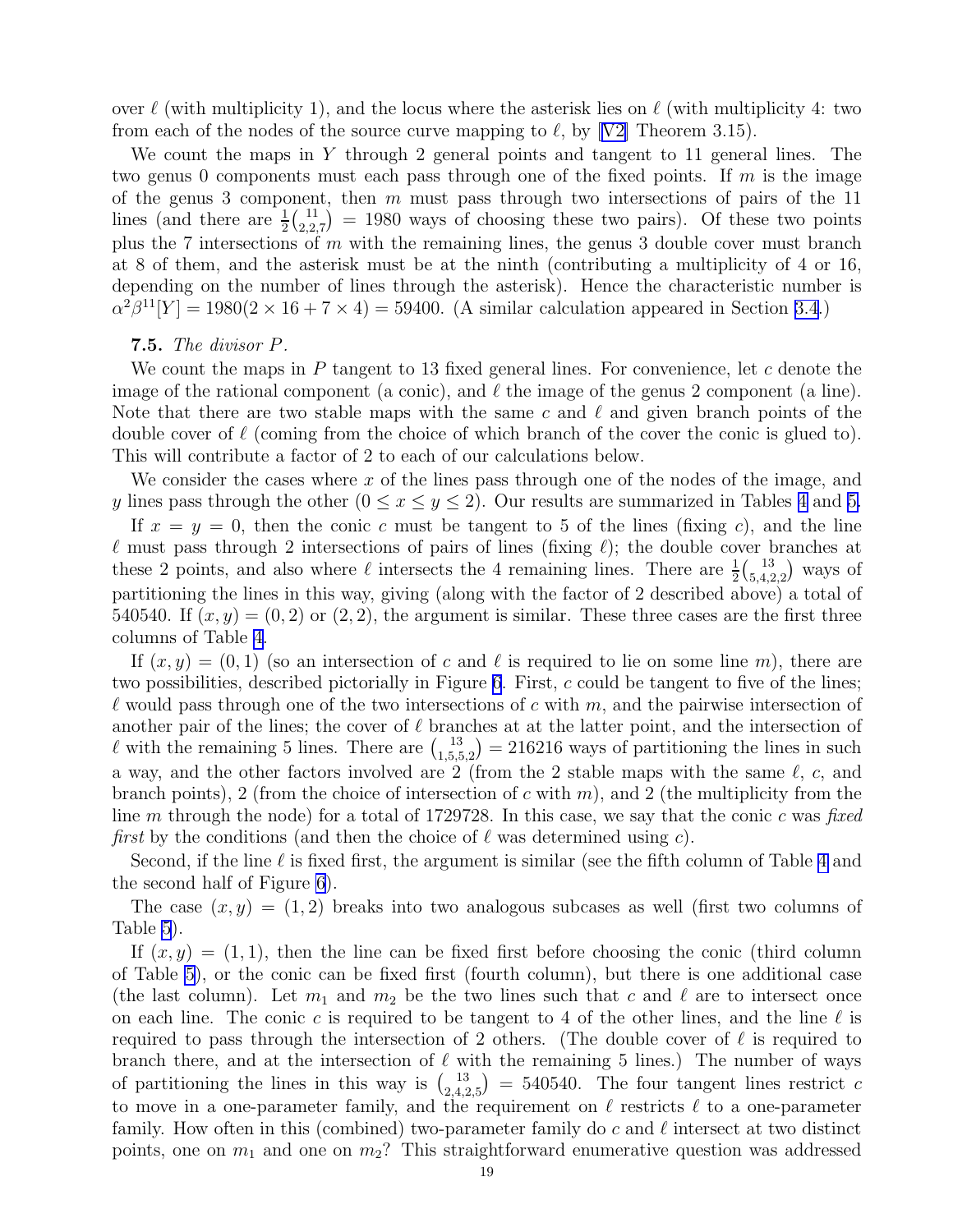<span id="page-19-0"></span>

FIGURE 6. Calculating characteristic numbers of P: the case  $(x, y) = (0, 1)$ 

(inmuch more generality) in [[V1](#page-26-0)]; we sketch a solution here. Let  $n_1$  and  $n_2$  be two  $\mathbb{P}^1$ 's with fixed isomorphisms  $n_i \cong m_i$ . Consider the surface  $n_1 \times n_2$ . Let P be the point on the surface corresponding to the point  $m_1 \cap m_2$  in each factor. As c moves in its one-parameter family, it sweeps out a path in  $n_1 \times n_2$  corresponding to pairs of points on  $m_1$  and  $m_2$ ; this path is in class  $(4, 4)$  — for a fixed general point on  $m_2 \in \mathbb{P}^2$ , there are 2 conics c tangent to the 4 lines and passing through the point, and each of those conics intersects  $m_1$  in 2 points, and similarly with the roles of  $m_1$  and  $m_2$  reversed. The curve c passes through P with multiplicity 2 (by a similar argument). As l moves in a one-parameter family, it sweeps out a path of pairs of points as well, and this path is in class  $(1, 1)$ , passing through P with multiplicity 1. These paths intersect with multiplicity 8, and it can be checked that the paths intersect at P with multiplicity 2 (corresponding to when both c and l pass through  $m_1 \cap m_2$ ). Away from P, the two paths intersect at 6 points. Hence there are 6 configurations where  $c$  and  $l$  are in the one-parameter families described above, and intersect at two distinct points, one on  $m_1$  and one on  $m_2$ . Thus the factors contributing in this case are thus 6, 540540 (from the choice of lines), 2 (the factor described at the beginning of this note), and 4 (the multiplicity from the two lines passing through the two nodes), giving a product of 25945920.

The sum of these ten numbers is the characteristic number  $\beta^{13}[P] = 308287980$ .

## 7.6. *The divisor* Q*.*

We count the maps in  $Q$  tangent to 13 fixed general lines. This case is very similar to the case  $P$  above. For convenience, let c denote the image of the rational component (a conic), and  $\ell$  the image of the genus 3 component (a line). The divisor on  $Q$  corresponding to maps tangent to a line m has 3 components. The first is the locus where the conic c is tangent to m. The second is the locus where the double cover of  $\ell$  branches over m, but not at the node of the source curve. (Both of these components appear with multiplicity 1.) The third is the locus where the node of the source curve maps to m. This component appears with multiplicity  $3$ for the same reason as in the case  $X$  above: two from the node, plus one because the double cover of  $\ell$  ramifies simply over a general line through the image of the node.

We consider the cases where 0, 1, and 2 lines pass through the image of the node. In each of these cases, the conditions can immediately fix (up to a finite number of choices) one of the two components c or  $\ell$  (and then the choice of that component along with the remaining conditions fix the other component, up to a finite number of choices). These possibilities are summarized in the first six columns of Table [6.](#page-21-0) (The multiplicity of  $1/2$  in the last row comes from the fact that the general map in Q has automorphism group of order 2.)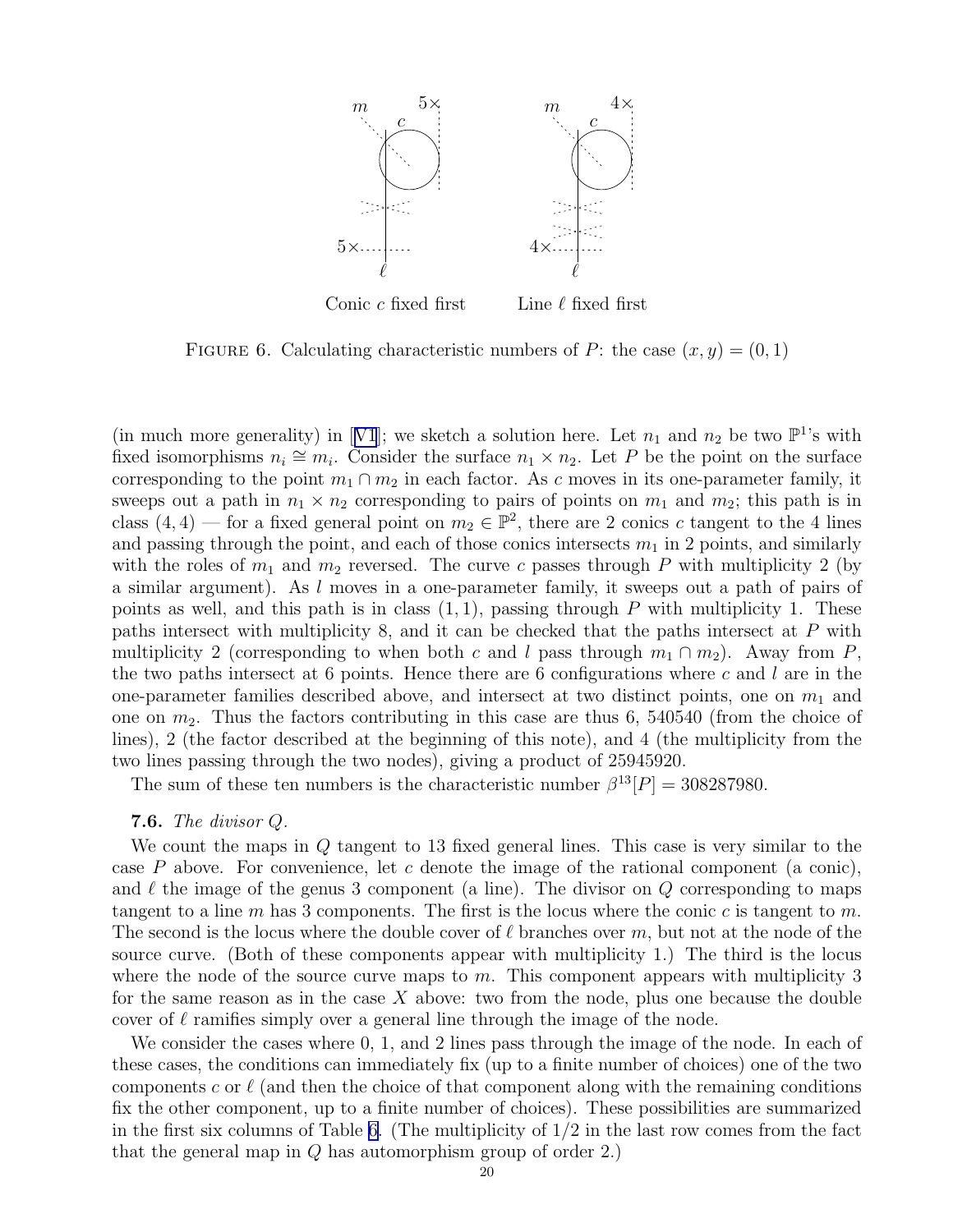<span id="page-20-0"></span>

| (x,y)                  | (0,0)                             | (0,2)                      | $\scriptstyle{(2,2)}$             | (0,1)                 | $\scriptstyle{(0,1)}$            |
|------------------------|-----------------------------------|----------------------------|-----------------------------------|-----------------------|----------------------------------|
| component fixed        |                                   |                            |                                   | $\epsilon$            | l                                |
| first                  |                                   |                            |                                   |                       |                                  |
| number of lines        | 5                                 | 4                          | 3                                 | 5                     | 4                                |
| tangent to $c$         |                                   |                            |                                   |                       |                                  |
| number of pairwise     |                                   |                            |                                   |                       |                                  |
| intersections of lines | $\overline{2}$                    | $\mathbf{1}$               | $\Omega$                          | 1                     | $\overline{2}$                   |
| lines $\ell$           |                                   |                            |                                   |                       |                                  |
| passes through         |                                   |                            |                                   |                       |                                  |
| number of other        |                                   |                            |                                   |                       |                                  |
| lines where genus      | 4                                 | 5                          | 6                                 | 5                     | 4                                |
| 2 cover branches       |                                   |                            |                                   |                       |                                  |
| number of choices      | 1                                 | $\mathfrak{D}$             | $\overline{4}$                    | $\mathbf{1}$          | $\mathfrak{D}$                   |
| for conic $c$          |                                   |                            |                                   |                       |                                  |
| number of choices      | $\mathbf{1}$                      | $\mathbf{1}$               | $\mathbf{1}$                      | $\overline{2}$        | 1                                |
| for line $\ell$        |                                   |                            |                                   |                       |                                  |
| multiplicity from      | 1                                 | $\overline{4}$             | 16                                | $\overline{2}$        | $\mathfrak{D}$                   |
| lines through nodes    |                                   |                            |                                   |                       |                                  |
| number of parti-       | $rac{1}{2}$ $\binom{13}{5,4,2,2}$ | 13<br>$\binom{2,4,2,5}{ }$ | $\frac{1}{2} \binom{13}{2,2,3,6}$ | $\binom{13}{1,5,5,2}$ | $rac{1}{2}\binom{13}{1,4,4,2,2}$ |
| tions of 13 lines      |                                   |                            |                                   |                       |                                  |
| total contribution     |                                   |                            |                                   |                       |                                  |
| $(2\times$ product of  | 540540                            | 8648640                    | 23063040                          | 1729728               | 10810800                         |
| previous 4 rows)       |                                   |                            |                                   |                       |                                  |

TABLE 4. Calculating the characteristic number  $\beta^{13}[P]$  of P, part 1

| (x,y)                  | (1,2)                      | $\scriptstyle{(1,2)}$        | $\scriptstyle{(1,1)}$    | $\scriptstyle{(1,1)}$                     | 1.1                        |
|------------------------|----------------------------|------------------------------|--------------------------|-------------------------------------------|----------------------------|
| component fixed        | $\overline{c}$             | ł.                           | $\overline{c}$           | ł.                                        | neither                    |
| first                  |                            |                              |                          |                                           |                            |
| number of lines        | $\overline{4}$             | 3                            | 5                        | 3                                         | 4                          |
| tangent to $c$         |                            |                              |                          |                                           |                            |
| number of pairwise     |                            |                              |                          |                                           |                            |
| intersections of lines | $\overline{0}$             | 1                            | $\Omega$                 | $\overline{2}$                            | 1                          |
| lines $\ell$           |                            |                              |                          |                                           |                            |
| passes through         |                            |                              |                          |                                           |                            |
| number of other        |                            |                              |                          |                                           |                            |
| lines where genus      | 6                          | 5                            | 6                        | 4                                         | 5                          |
| 2 cover branches       |                            |                              |                          |                                           |                            |
| number of choices      | $\mathfrak{D}$             | $\overline{4}$               | 1                        | $\overline{4}$                            | $\ast$                     |
| for conic $c$          |                            |                              |                          |                                           |                            |
| number of choices      | $\overline{2}$             | 1                            | $\overline{4}$           | 1                                         | $\ast$                     |
| for line $\ell$        |                            |                              |                          |                                           |                            |
| multiplicity from      | 8                          | 8                            | $\overline{4}$           | 4                                         | 4                          |
| lines through nodes    |                            |                              |                          |                                           |                            |
| number of parti-       | 13<br>$\binom{1,2,4,6}{ }$ | 13<br>$\binom{1,2,3,2,5}{ }$ | 13<br>$\binom{2.5,6}{ }$ | 13<br>$\frac{1}{2} \binom{15}{2,2,2,4,3}$ | 13<br>$\binom{2,4,2,5}{ }$ |
| tions of 13 lines      |                            |                              |                          |                                           |                            |
| total contribution     |                            |                              |                          |                                           |                            |
| $(2\times$ product of  | 11531520                   | 138378240                    | 1153152                  | 86486400                                  | 25945920                   |
| previous 4 rows)       |                            |                              |                          |                                           |                            |

TABLE 5. Calculating the characteristic number  $\beta^{13}[P]$  of P, part 2

The one remaining case is the final column of the table. In this case, the conic  $c$  is tangent to 4 of the lines, restricting c to a one-dimensional family. The line  $\ell$  passes through the intersection of a pair of the lines (and the double cover is required to branch there, as well as where  $\ell$  meets 6 more lines), restricting  $\ell$  to a pencil. The line  $\ell$  and the conic c are required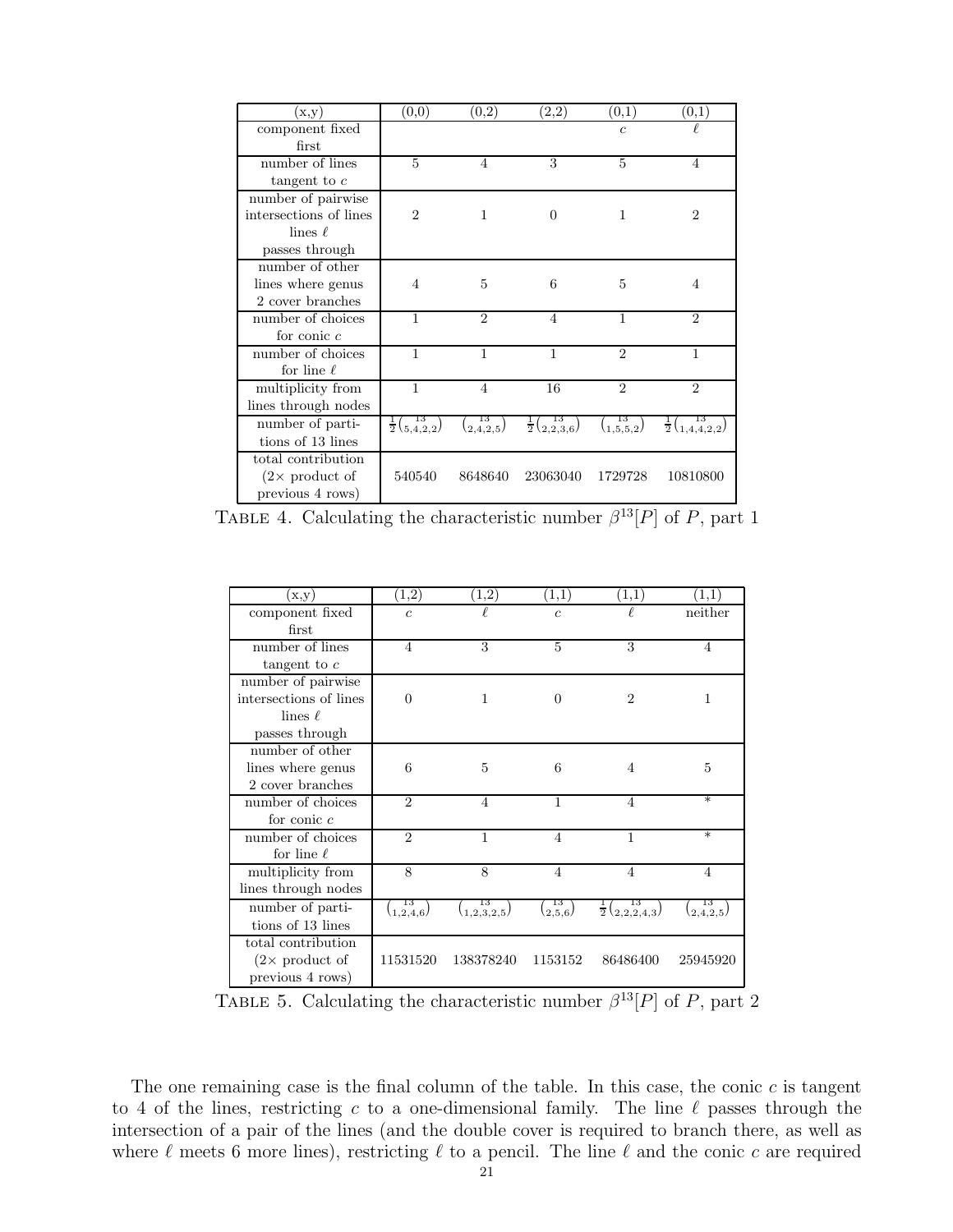<span id="page-21-0"></span>

| number of lines                                     | $\overline{0}$             | $\Omega$                                | $\overline{2}$ | $\overline{2}$        | 1                        | 1                                   | 1               |
|-----------------------------------------------------|----------------------------|-----------------------------------------|----------------|-----------------------|--------------------------|-------------------------------------|-----------------|
| through node                                        |                            |                                         |                |                       |                          |                                     |                 |
| component fixed                                     | $\overline{c}$             | $\ell$                                  | $\overline{c}$ | $\ell$                | $\overline{c}$           | $\ell$                              | neither         |
| first                                               |                            |                                         |                |                       |                          |                                     |                 |
| number of lines                                     | $\overline{5}$             | $\overline{4}$                          | $\overline{4}$ | 3                     | 5                        | 3                                   | 4               |
| tangent to $c$                                      |                            |                                         |                |                       |                          |                                     |                 |
| number of pairwise                                  |                            |                                         |                |                       |                          |                                     |                 |
| intersections of lines                              | 1                          | $\overline{2}$                          | $\overline{0}$ | $\mathbf{1}$          | $\overline{0}$           | $\overline{2}$                      | 1               |
| lines $\ell$                                        |                            |                                         |                |                       |                          |                                     |                 |
| passes through                                      |                            |                                         |                |                       |                          |                                     |                 |
| number of other                                     |                            |                                         |                |                       |                          |                                     |                 |
| lines where genus                                   | 6                          | 5                                       | $\overline{7}$ | 6                     | 7                        | 5                                   | 6               |
| 3 cover branches                                    |                            |                                         |                |                       |                          |                                     |                 |
| number of choices                                   | 1                          | 1                                       | $\overline{2}$ | $\mathbf{1}$          | 1                        | $\mathbf{1}$                        | $\ast$          |
| for conic $c$                                       |                            |                                         |                |                       |                          |                                     |                 |
| number of choices                                   | $\overline{2}$             | 1                                       | $\mathbf{1}$   | $\mathbf{1}$          | $\overline{2}$           | $\mathbf{1}$                        | $\ast$          |
| for line $\ell$                                     |                            |                                         |                |                       |                          |                                     |                 |
| multiplicity from                                   | $\mathbf{1}$               | $\mathbf{1}$                            | 9              | 9                     | 3                        | 3                                   | 3               |
| lines through node                                  |                            |                                         |                |                       |                          |                                     |                 |
| number of parti-                                    | 13<br>$\left(5,2,6\right)$ | 13<br>$\frac{1}{2} \binom{15}{4,2,2,5}$ | 13<br>(2,4,7)  | $\binom{13}{2,3,2,6}$ | 13<br>$\binom{1,5,7}{ }$ | $\frac{1}{2} \binom{13}{1,3,2,2,5}$ | 13<br>(1,4,2,6) |
| tions of 13 lines                                   |                            |                                         |                |                       |                          |                                     |                 |
| total contribution                                  |                            |                                         |                |                       |                          |                                     |                 |
| $\left(\frac{1}{2} \times \text{product of}\right)$ | 36036                      | 135135                                  | 231660         | 1621620               | 30888                    | 1621620                             | 810810          |
| previous 4 rows)                                    |                            |                                         |                |                       |                          |                                     |                 |

TABLE 6. Calculating the characteristic number  $\beta^{13}[Q]$  of Q

to intersect on the remaining line (call it  $m$ ), and be tangent there. We determine how often this happens.

Consider the surface  $S = \mathbb{P}(T_{\mathbb{P}^2}|_m)$ , i.e. the  $\mathbb{P}^1$ -bundle over m corresponding to the ordered pair (point p on m, line through p). This surface is the rational ruled surface  $\mathbb{F}_1 = \mathbb{P}(\mathcal{O}_m \oplus$  $\mathcal{O}_m(1)$ ) with Picard group freely generated by the class E corresponding to ordered pairs (any point p, m), and F corresponding to ordered pairs (a fixed point  $p_0$ , line through  $p_0$ ), with  $E^2 = -1, E \cdot F = 1, F^2 = 0.$  Define the class  $C = E + F$ , so  $C^2 = 1$ ; if  $p_1$  is a fixed point of  $\mathbb{P}^2 \setminus m$ , C is the class of the set (any point p, line  $\overline{pp_1}$ ).

As  $\ell$  moves in a pencil, it describes a curve  $B_1$  in S corresponding to (point  $\ell \cap m, \ell$ ); this is in class C. As c moves in a one-parameter family, it describes a curve  $B_2$  in S corresponding to (point p on  $c \cap m$ , tangent line to c at p). As there are two conics tangent to 4 fixed general lines through a fixed point  $p_0 \in m$ ,  $B_2 \cdot F = 2$ . As there is one curve tangent to 4 fixed general lines and tangent to m,  $B_2 \cdot E = 1$ . Hence  $B_2$  is in class  $C + 2F$ , so  $B_1 \cdot B_2 = C \cdot (C + 2F) = 3$ . (Of course, one must check that, for general choice of the lines, all of these intersections are transverse.)

In conclusion, there are 3 ordered pairs  $(c, l)$  tangent at a point of m. Multiplying this by 3 (the multiplicity arising from the line m passing through the image of the node),  $\begin{pmatrix} 13 \\ 142 \end{pmatrix}$  $^{13}_{1,4,2,6}$  (from the ways of partitioning the 13 lines), and  $\frac{1}{2}$  (from the automorphism group of the general map in  $X$ ), we see that this case contributes 810810.

Adding up the seven subtotals gives the characteristic number  $\beta^{13}[Q] = 4487769$ .

**7.7.** The divisor I. We count the maps in I tangent to 13 fixed general lines. Let  $\ell$  be the image of one such map in I. Such maps are in one of two forms.

The line  $\ell$  could pass through the intersection of two pairs of the 13 lines. The quadruple cover must ramify at those 2 points, as well as the points of intersection of  $\ell$  with the remaining 9 lines. (This specifies the canonical quadruple cover, up to a finite number of choices.) This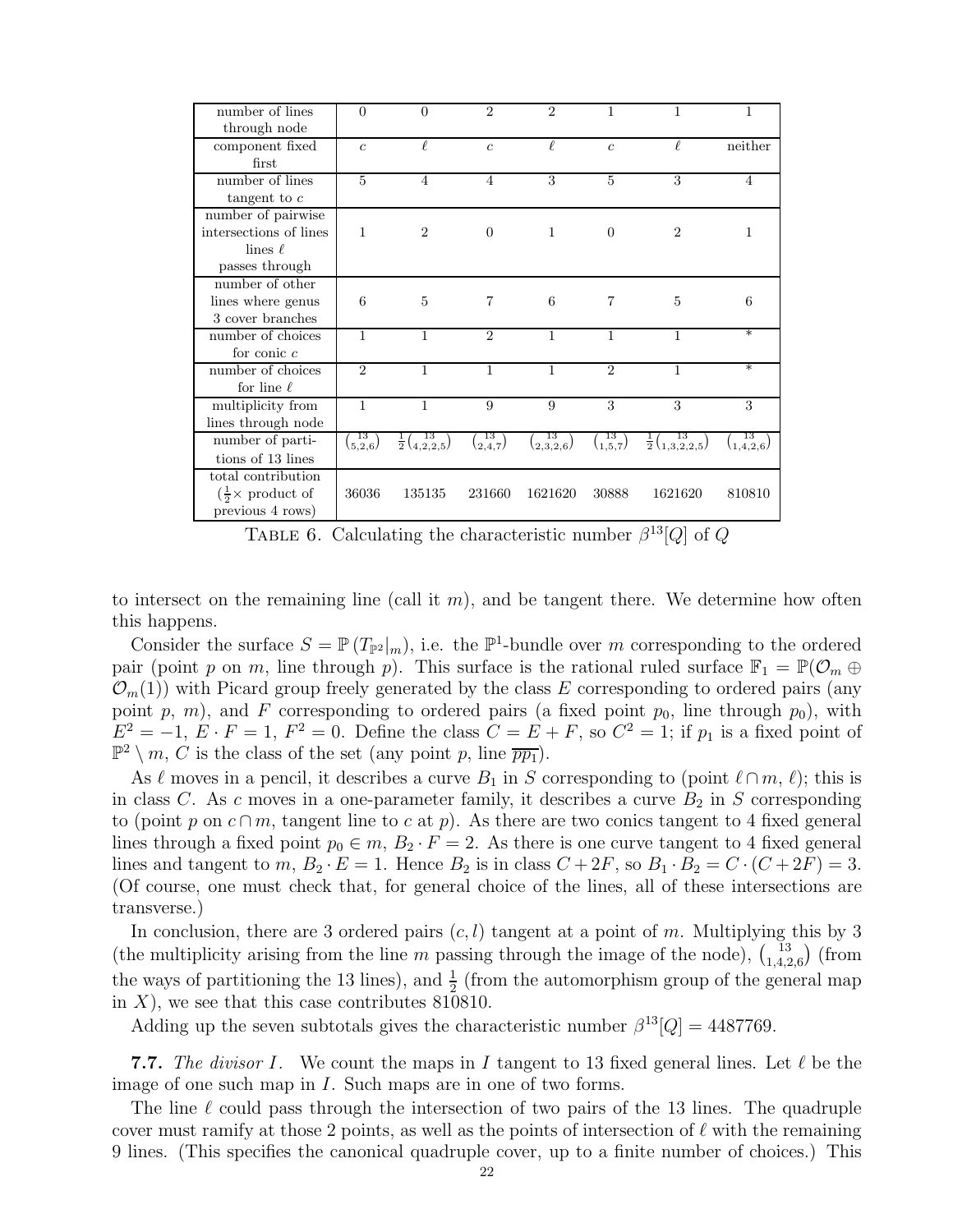<span id="page-22-0"></span>number is  $\iota$  by definition (see Section [4.6\)](#page-7-0). There are  $\frac{1}{2} \binom{13}{2,2,3}$  $\binom{13}{2,2,9} = 2145$  ways of partitioning the 13 lines in this case.

On the other hand, the line  $\ell$  could pass through the intersection of a pair of the 13 lines (restricting  $\ell$  to a pencil), and intersect the remaining 11 lines in distinct points; the cover is required to branch at these 12 points, and be a canonical map. This describes a one-parameter family C in  $\overline{M}_{0,12}$  intersecting  $\overline{\Delta}_I$  transversely at  $\binom{11}{2}$  $\binom{11}{2} = 55$  points, and missing the divisors in S (see Section [4.6](#page-7-0) for notation). Hence the number of points in I in this family is  $C \cdot \left(\frac{\iota}{11} \Delta_I\right) = 5\iota$ . The number of ways of partitioning the 13 lines is  $\binom{13}{2}$  $\binom{13}{2}$ .

Thus the characteristic number  $\beta^{13}[I]$  is

$$
\left(2145 + 5\binom{13}{2}\right)\iota = 2535\iota.
$$

7.8. *The divisor* T*.* This case is similar to the previous one. We count the maps in T tangent to 9 fixed general lines and passing through 4 fixed points. Let  $\ell$  be the image of the genus 3 triple cover, and let m be the image of the genus 0 component ( $\ell$  and m are both lines). Then  $\ell$  must pass through 2 of the 4 points, and m must pass through the other 2 (so there are 6 ways of partitioning the points between the components). The 2 points on  $\ell$  contribute a multiplicity of 3 each (from the 3 possible choices of pre-image of the point in the triple cover). The triple cover must branch where  $\ell$  meets the 9 lines, and the node of the source curve must map to  $\ell \cap m$ , so by Section [4.7](#page-7-0) there are  $\tau$  points of T satisfying these conditions. Thus the characteristic number  $\alpha^4 \beta^9 [T]$  is  $6 \times 3^2 \times \tau = 54\tau$ .

# 7.9. Characteristic numbers of  $\Delta_0$ .

To calculate the characteristic numbers of  $\Delta_0$ , we need to calculate

- $N_a$  the number of degree 4 maps of smooth genus 2 curves through a fixed general points, and tangent to  $13 - a$  fixed general lines (the characteristic numbers of genus 2 quartics),
- $N_a^L$  the number of degree 4 maps of smooth genus 2 curves through a fixed general points, and tangent to  $12-a$  fixed general lines, and with the node of the image lying on another fixed general line, and
- $N_a^p$  the number of degree 4 maps of smooth genus 2 curves through a fixed general points, and tangent to  $11 - a$  fixed general lines, and with the node of the image at a fixed general point.

Then, by [\[V2\]](#page-26-0) Theorem 3.15,

$$
\deg \alpha^a \beta^{13-a} [\Delta_0] = N_a + 2 \binom{13-a}{1} N_a^L + 4 \binom{13-a}{2} N_a^p.
$$

(The 2 and 4 come from the multiplicity from the node, and the binomial coefficients come from the choice of the 13 – a lines passing through the node.) The values of  $N_a$ ,  $N_a^L$ , and  $N_a^p$ appear in[[S](#page-26-0)] p. 187 (Section IV).

In [\[GP](#page-25-0)], T. Graber and R. Pandharipande give recursions for the characteristic numbers of genus 2 plane curves in  $\mathbb{P}^2$ , and computed  $N_a$ , verifying Zeuthen's degree 4 numbers  $N_a$ . Their method also works for the numbers  $N_a^L$  and  $N_a^p$  ([[G](#page-25-0)], although they have not explicitly verified Zeuthen's degree 4 numbers for  $N_a^L$  and  $N_a^p$ ).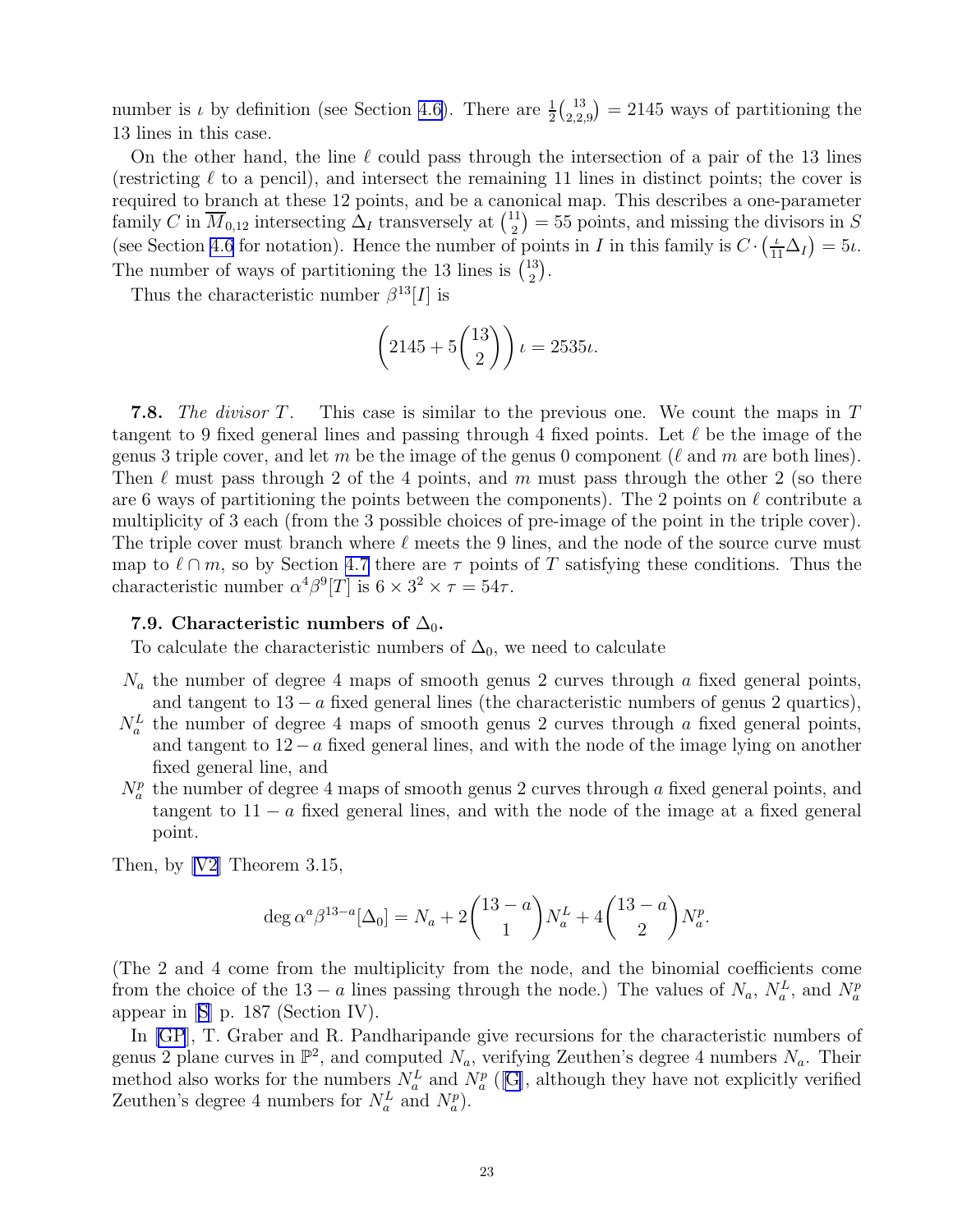<span id="page-23-0"></span>

| $\overline{a}$ | deg $\alpha^{a} \overline{\beta^{14-a}} \overline{\mathcal{M}}_3(\mathbb{P}^2, 4)^*$ |
|----------------|--------------------------------------------------------------------------------------|
| 14             |                                                                                      |
| 13             | 6                                                                                    |
| 12             | 36                                                                                   |
| 11             | 216                                                                                  |
| 10             | 1296                                                                                 |
| 9              | 7776                                                                                 |
| 8              | 46656                                                                                |
| $\overline{7}$ | 279600                                                                               |
| 6              | 1668096                                                                              |
| 5              | 9840040                                                                              |
| 4              | 56481396                                                                             |
| 3              | 308389896                                                                            |
| $\overline{2}$ | 1530345504                                                                           |
| $\overline{1}$ | 6533946576                                                                           |
| 0              | 23011191144                                                                          |

Table 7. Characteristic numbers of smooth plane quartics

### 8. Linear algebra

By Section [6](#page-13-0), equations [\(4](#page-6-0)) and([5\)](#page-6-0) can be rewritten

(10) 
$$
6\alpha = \beta + 4H + 12I + 6T + 2P + qQ + 6X + yY
$$

(11) 
$$
27\alpha = \Delta_0 + 28H + 72I + 45T + 20P + q'Q + 48X + y'Y
$$

(modulo enumeratively irrelevant divisors). Intersecting these relations with  $\alpha^a\beta^{13-a}$  ( $0 \le a \le$ 13) and using Table [2](#page-16-0) yields 28 equations linear in the unknowns q, q', y, y',  $\iota$ ,  $\tau$ , and the characteristic numbers deg  $\alpha^a \beta^{13-a} [\overline{\mathcal{M}}_3(\mathbb{P}^2, 4)^*]$ . (Clearly deg  $\alpha^{14} [\overline{\mathcal{M}}_3(\mathbb{P}^2, 4)^*] = 1$ : there is one quartic through 14 general points.) Solving these equations (with the aid of Maple) yields  $q = 6, q' = 64, y = 4, y' = 46, \iota = 451440, \tau = 1552$ , and the characteristic numbers of smooth quartics:

8.1. *Theorem. — The characteristic number numbers of smooth plane quartics are as given in Table 7.*

These numbers confirm Zeuthen's predictions ([[S](#page-26-0)] p. 187,[[Z](#page-26-0)] p. 391), and the first ten confirm the calculations of Aluffi  $([A2])$  $([A2])$  $([A2])$  and van Gastel  $([vG])$  $([vG])$  $([vG])$ . For unusual consequences of  $\iota = 451440$ , see [\[V3\]](#page-26-0).

**8.2.** Theorem. — Modulo enumeratively irrelevant divisors,  
\n
$$
6\alpha = \beta + 4H + 12I + 6T + 2P + 6Q + 6X + 4Y
$$
\n
$$
27\alpha = \Delta_0 + 28H + 72I + 45T + 20P + 64Q + 48X + 46Y.
$$

# 9. Comparison with Zeuthen's method

Zeuthen's long article [\[Z](#page-26-0)] is devoted to the goal of calculating the characteristic numbers of smooth plane quartics. His approach has many similarities to this one. Here is a summary based on the author's understanding of  $[S]$  p. 184–7 and the french summary to  $[Z]$ , and suggestions by P. Aluffi.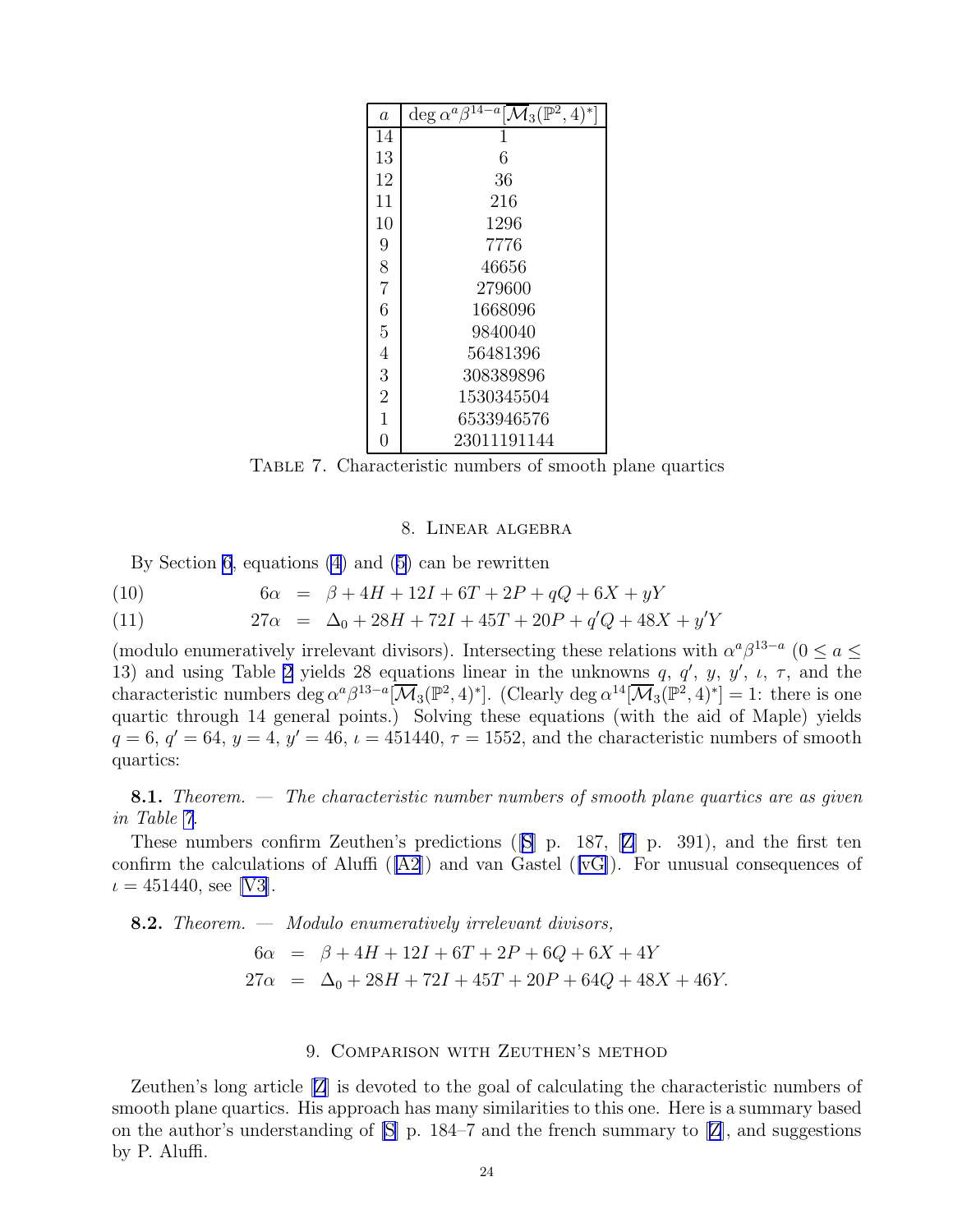| Notation here                        |  |  |  |  |  |
|--------------------------------------|--|--|--|--|--|
| Zeuthen's notation $\mu \mu' \alpha$ |  |  |  |  |  |

TABLE 8. Notation for analogous divisors on compactifications of  $\mathcal M$ 

Zeuthen's aim appears to be to give a general blueprint for all degrees, and then illustrate it with cubics and quartics.

Note that the dual of a smooth plane quartic has degree 12. The parameter space of smooth plane quartics is naturally a dimension 14 locally closed subvariety M of  $\mathbb{P}^{14} \times \mathbb{P}^{90}$  (where the k-points correspond to (smooth quartic C, dual to C); for Zeuthen  $k = \mathbb{C}$  of course). Let  $\overline{\mathcal{M}}$ be the closure of M in  $\mathbb{P}^{14} \times \mathbb{P}^{90}$ .

Not surprisingly,  $\overline{\mathcal{M}}$  has boundary divisors corresponding to the enumeratively relevant divisors given in Theorem [4.2](#page-5-0). A dictionary between our notation and Zeuthen's is given in Table 8.

Zeuthen's description of points on the boundary of  $\overline{\mathcal{M}}$  can be interpreted in modern language. For example, a general point on  $\vartheta$  (our H) corresponding to a double cover of a conic branched at eight points is described as twice the class of a conic with eight "sommets" (in[[S](#page-26-0)] in German, "Rangpunkte") on the conic. The projection of this point in  $\mathbb{P}^{14}$  is the square of the equation of the conic, and the projection of this point in  $\mathbb{P}^{90}$  is the square of the equation of the dual conic, times the equations of the eight lines in the dual plane corresponding to the lines through the 8 sommets. In our language, this corresponds to the fact that lines through the branch points should count for single tangencies.

Similarly, a general point of  $\xi$  (our P) is described as having double sommets at the nodes, corresponding to the fact that lines through nodes count for two simple tangencies. A general point of  $\eta$  (our  $Q$ ) has a triple sommet at the singular point (analogous to the multiplicity of 3 in Section [7.6\)](#page-19-0), and the same is true of  $\kappa$  (our X, analogous to the multiplicity of 3 in Section [7.3](#page-16-0)). A general point of  $\zeta$  (our Y) has a quadruple sommet at the singular point (analogous to the multiplicity of 4 in Section [7.4\)](#page-17-0).

Using these multiplicities, Zeuthen appears to calculate the characteristic numbers of the boundary divisors in the same way as described here. However, rather than having two unknowns  $\iota$  and  $\tau$  (from the divisors I and T), he has five unknowns  $H = \tau$ ,  $I = 3280$ ,  $K = 5\tau + 1640, L = \iota$ , and  $M = 6\iota$  corresponding to various enumerative problems (from the analogous divisors  $\nu$  and  $\lambda$ ).

Zeuthen gives equations analogous to Theorem [8.2](#page-23-0) ([[Z](#page-26-0)], p. 389):

(12) 
$$
\mu' = 6\mu - 2\xi - 3\eta - 4\zeta - 3\kappa - 6\lambda - 12\nu - 2\vartheta
$$

(13) 
$$
\alpha = 27\mu - 20\xi - 32\eta - 46\zeta - 24\kappa - 45\lambda - 72\nu - 14\vartheta.
$$

The coefficients of  $\eta$ ,  $\kappa$ , and  $\vartheta$  (corresponding to Q, X, and H) are half the analogous coefficients in Theorem [8.2](#page-23-0), because the isotropy group of the generic point of those divisors on  $\overline{\mathcal M}_3(\mathbb P^2,4)^*$ is  $\mathbb{Z}/2$  (the general such map has an automorphism group of order 2). Zeuthen's characteristic numbers differ from those in Table [2](#page-16-0) for the same reason. (Thus equations  $(12)$  and  $(13)$  can be interpreted as equality on the coarse moduli scheme of  $\overline{\mathcal{M}}_3(\mathbb{P}^2, 4)^*$ , modulo enumeratively irrelevant divisors.)

It is not clear to the authour how Zeuthen obtained the co-efficients in (12) and (13), which is the crux of the calculation. He certainly does not provide details of what he considered routine calculations. P. Aluffi has pointed out the following intriguing passage ([\[Z\]](#page-26-0) p. XI Section 26 of the summary):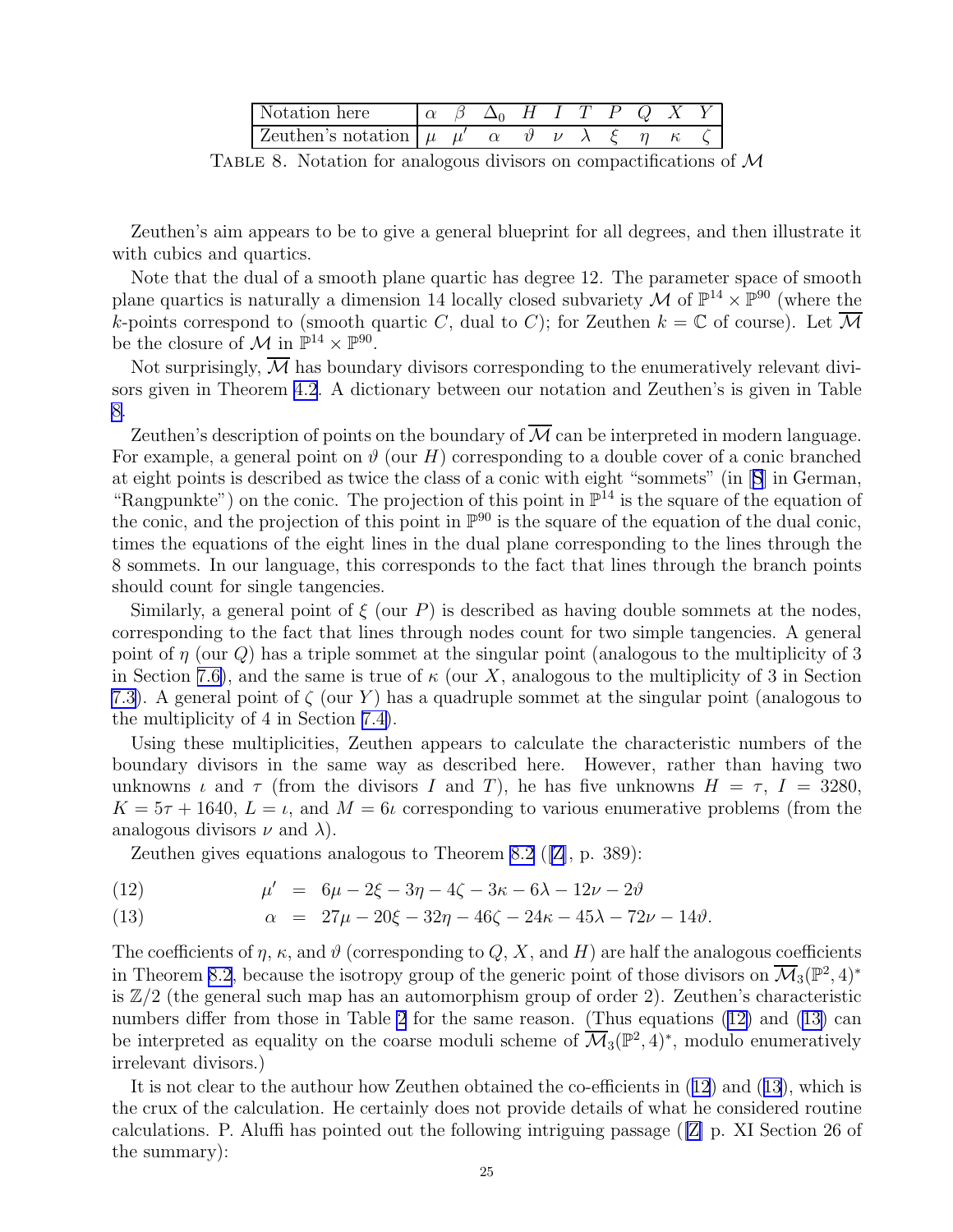<span id="page-25-0"></span>Ayant trouvé ... les ordres des distances et des angles infiniment petits qui séparerent les points et les tangents des courbes singulières de ceux de leurs courbes voisines, nous pouvons faire usage de cette règle pour déterminer directement les coefficients des formules...

Aluffi suggests that he may have determined co-efficients by computing angles (or orders of vanishing of angles), and the detailed figures at the end of the article seem to corroborate this.

9.1. There is one small (but interesting) point where Zeuthen is not correct (without throwing off his calculation). One of his unknowns corresponds to the number of solutions to the following problem ([[Z\]](#page-26-0) p. XXII): given a line in the plane and 11 general sommets on the line, how many choices of a twelfth sommet are there so the resulting configuration lies in  $\nu \subset \mathbb{P}^{14} \times \mathbb{P}^{90}$ (corresponding to our  $I$ )? In more modern language, given 11 points on a line, how many choices are there for a twelfth so there is a canonical cover (of genus 3, degree 4) branched at those 12 points? This is a (slightly) different question from that asked in Section [4.6:](#page-7-0) given 11 general points on a line, how many canonical covers are there branched at those 11 points?

In fact, for each general genus 3, degree 4 canonical cover, there are 119 other canonical maps branched at the same points! In other words, the natural rational map from the (11 dimensional) space of smooth genus 3 canonical covers of a line L, to its image in Sym<sup>12</sup> L ≅  $\mathbb{P}^{12}$  is not birational, as one would naively expect, but of degree 120! (This is because the corresponding divisor in  $Sym^{12} L$  is very unusual. This divisor will be discussed further in [\[V3\]](#page-26-0).) Zeuthen gives the answer to his question as 451440 points. The actual answer is 3762 points, each with multiplicity 120.

### **REFERENCES**

- [A1] P. Aluffi, The characteristic numbers of smooth plane cubics, in Algebraic geometry (Sundance, 1986) 1–8, Lecture Notes in Math. 1311, Springer-Verlag, Berlin-New York, 1988.
- [A2] P. Aluffi, Two characteristic numbers for smooth plane curves of any degree, Trans. A.M.S. 329 no. 1 (1992) 73–96.
- [AC] P. Aluffi and F. Cukierman, Multiplicities of discriminants, Manuscripta Mathematica 78 (1993) 245– 258.
- [DM] P. Deligne and D. Mumford, The irreducibility of the space of curves of given genus, Publ. Math. IHES 36 (1969) 75–110.
- [F] W. Fulton, Intersection Theory, Springer-Verlag, Berlin-New York, 1984.
- [FKM] W. Fulton, S. Kleiman, and R. MacPherson, About the enumeration of contacts, in Algebraic Geometry  $-$  Open Problems 156–196, C. Ciliberto, F. Ghione, F. Oreccia eds., Lecture Notes in Math. 997, Springer-Verlag, Berlin-New York, 1983.
- [FP] W. Fulton and R. Pandharipande, Notes on stable maps and quantum cohomology, in Algebraic geom- $\text{etry Santa Cruz } 1995 \text{ v. } 2$ , J. Kollár, R. Lazarsfeld, D. Morrison eds., AMS, Providence, 1997.
- [GP] T. Graber and R. Pandharipande, Descendant invariants and characteristic numbers in genus 0, 1 and 2, manuscript in preparation.
- [G] T. Graber, personal communication.
- [HM] J. Harris and I. Morrison, *Moduli of curves*, Springer-Verlag, Berlin-New York, 1998.
- [Ha] R. Hartshorne, Algebraic geometry, Graduate Texts in Mathematics 52, Springer-Verlag, Berlin-New York, 1977.
- [Hu] A. Hurwitz, Ueber Riemann'sche Flächen mit gegeben Verzweigungspunkten, Math. Ann. 39 (1891) 1–61.
- [K] S. Kleiman, Problem 15: Rigorous foundation of Schubert's enumerative calculus, in Mathematical developments arising from Hilbert problems, Proc. Sympos. Pure Math 28 (1976) 445–482.
- [KSp] S. Kleiman and R. Speiser, *Enumerative geometry of nonsingular plane cubics*, in Algebraic geometry: Sundance 1988 85–13, Contemp. Math. 116, Amer. Math. Soc., Providence, RI, 1991. Lecture Notes in Math. 1311, Springer-Verlag, Berlin-New York, 1988.